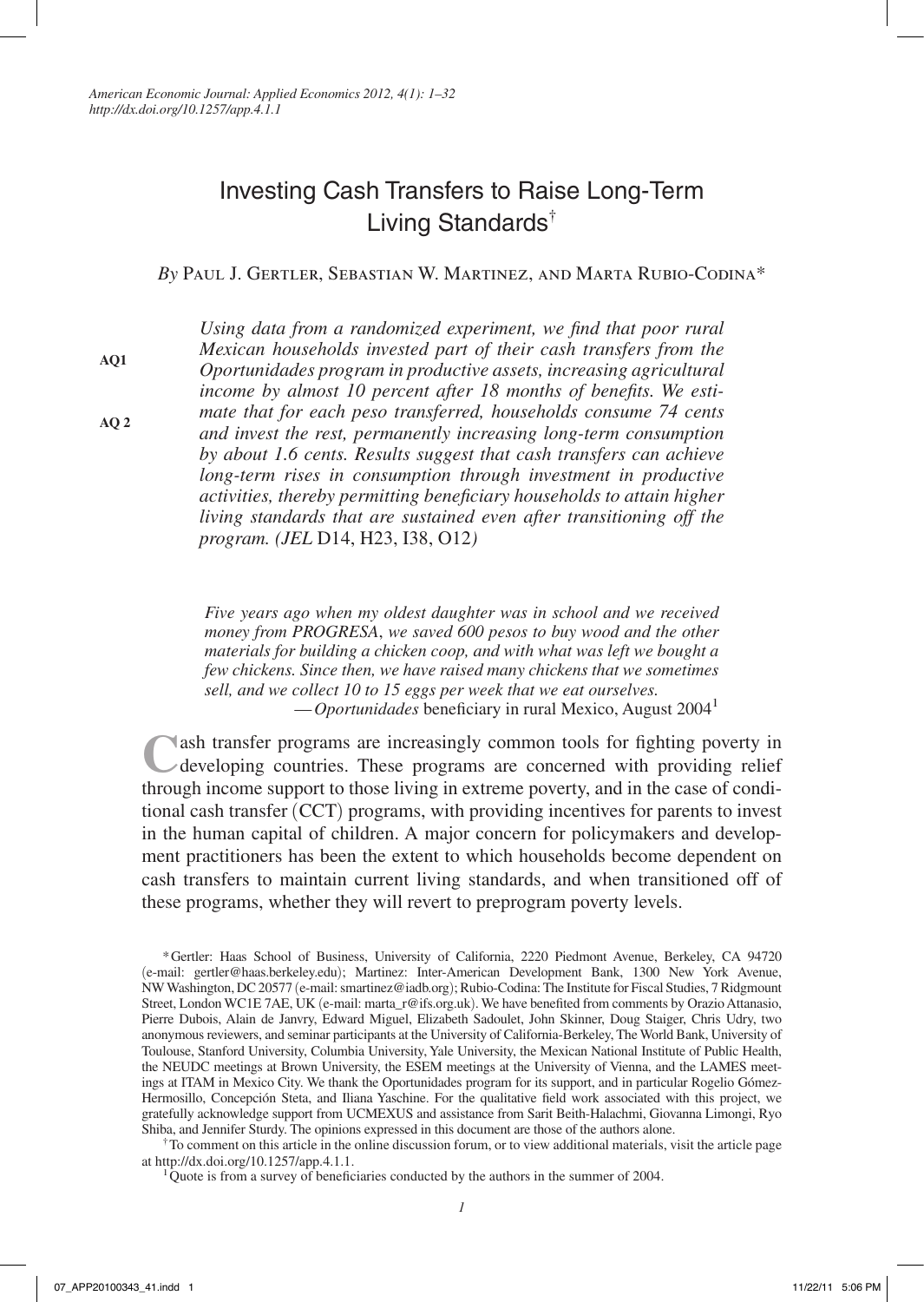In this paper, we investigate the hypothesis that poor families use some of their cash transfers to invest in productive entrepreneurial activities that raise their living standards in the long run. There are two primary reasons why cash transfers may lead to increased investments by poor households. First, cash transfers alleviate liquidity and credit constraints.<sup>2</sup> An infusion of cash through the transfer may help households afford the startup costs associated with entrepreneurial activities (McKenzie and Woodruff 2006). Second, if cash transfers are perceived as a secure and steady source of income over time, risk-adverse households will be more willing to invest in riskier but higher return activities. With a secure stream of income from the cash transfer program that is large enough to alleviate liquidity constraints, we would expect to see poor households making more investments in productive assets and activities. If returns on investments are maintained over time, poor households will achieve improvements in long-term living standards that persist even in the absence of the cash transfer program.

We test this hypothesis using data from a controlled randomized experiment of the Oportunidades CCT program in Mexico. We find that beneficiary households increased ownership of productive farm assets, such as farm animals and land for agricultural production, significantly faster than nonbeneficiary households; that agricultural production in terms of both crops and animal products increased faster for beneficiary households than nonbeneficiary households; and that this resulted in significantly higher agricultural income. In fact, we estimate that an 18-month exposure to the program resulted in a 9.6 percent increase in agricultural income. Beneficiary households also started substantially more nonagricultural microenterprises, mainly production of handcrafts for sale, compared to nonbeneficiary households.

We then explore whether returns on these investments persist over time and raise long-term living standards as measured by consumption. We find that even 4 years after households in the control group were incorporated into the program, consumption levels for the original treatment households were 5.6 percent higher than for the original control households. This result suggests that returns on investments made by treatment households during the initial 18-month experimental period did in fact translate into improvements in long-term living standards.

Finally, we identify two parameters that require additional assumptions beyond the randomized experimental design. Specifically, we estimate the marginal propensity to consume and invest out of transfers and the marginal investment effect, i.e., the impact of one peso transferred on long-term consumption via the investment pathway. We then use these estimated parameters to calculate the effect of the program on long-term living standards.

Our analysis shows that for each peso transferred, beneficiary households consume 74 cents directly and invest the rest. The aggregate effect of the investment yields about a 1.6 cent increase in long-term consumption for each peso of transfers received. Using these estimates to predict the effect of investments on long-term consumption, we estimate that after  $5\frac{1}{2}$  years (the period of observation in our data), beneficiary households increase consumption by 41.9 pesos per capita per month.

<sup>2</sup>Liquidity constraints and poverty have been explored in Banerjee and Newman (1993); Aghion and Bolton (1997); Lindh and Ohlsson (1998); Lloyd-Ellis and Bernhardt (2000); and Banerjee (2004), amongst others.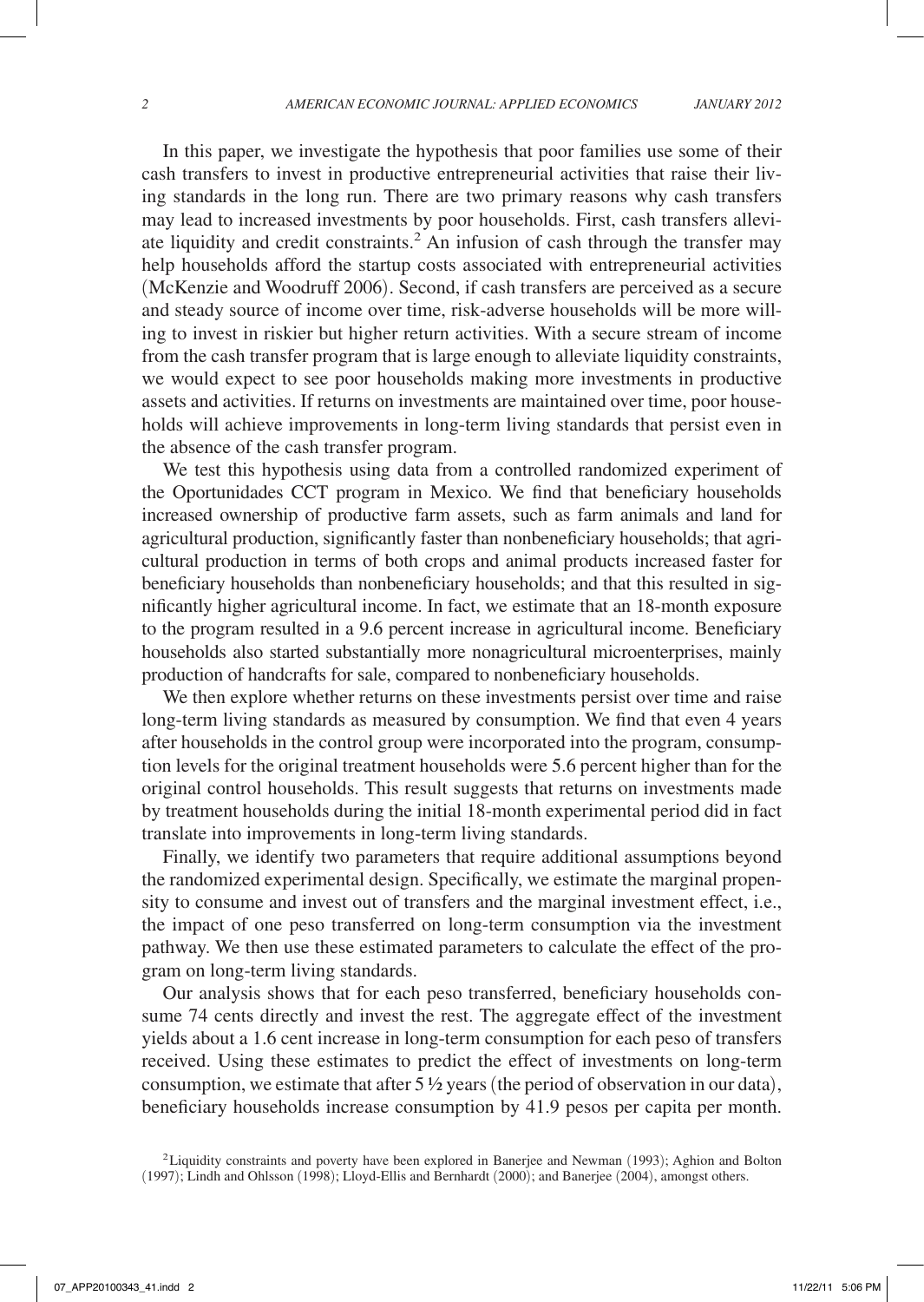After 9 years (the minimum expected duration of the program) this amount increases to 53.9 pesos, a substantial amount relative to the 159.8 pesos of baseline per capita consumption for equivalent households that do not participate in the program. As a result, if removed from the program, beneficiary households would most likely not revert to pre-program poverty levels.

To our knowledge, this paper is the first to consider the long-term poverty implications of productive investments made as a result of CCT programs. Our paper is related to a small literature on uses of transfers for nonconsumption purposes. Sadoulet, de Janvry, and Davis (2001) estimate the effect of payments from the Mexican agricultural assistance program, PROCAMPO, on consumption, and find a multiplier greater than 1 consistent with an interpretation of productive investment. Ravallion and Chen (2005) show that the lion's share of a temporary public cash transfer program in China was saved. Woodruff and Zenteno (2007) and Yang (2008) show that private remittances were used as capital to invest in microenterprises in Mexico and the Philippines, respectively. Our work also contributes to the literature on the effects of CCT programs on household consumption (Hoddinot and Skoufias 2004; Attanasio and Mesnard 2006; Angelucci and Attanasio 2009). However, these papers do not explore how transfers affect long-term consumption via the investment pathway.

The remainder of the paper is organized as follows. Sections I and II describe the Oportunidades program and its experimental evaluation design and data. In Section III, we show the causal link between cash transfers and investments in productive assets and activities; and in Section IV, we explore the effect of these investments on income and productivity. Section V then tests for sustained long-run effects of the investments on household consumption. Section VI provides a number of falsification tests to validate the impacts observed in Sections III, IV, and V. In Section VII, we move beyond the purely experimental data and estimate the marginal propensity to consume and invest transfers, and the marginal investment effect. Section VIII concludes.

# **I. The Rural Oportunidades Program**<sup>3</sup>

The Mexican government established the Oportunidades CCT program in 1997. The primary objective was to break the intergenerational transmission of poverty by alleviating current poverty while investing in the human capital of the next generation. To this end, the program provides financial incentives (cash) to parents to invest in the human capital of their children, encouraging investments in health, nutrition, and education. The program is one of the largest CCT interventions in the world, with approximately \$4.5 billion US distributed to some 5.8 million beneficiary households in 2010 (Oportunidades 2011).

The rural Oportunidades program operates in small credit constrained communities with between 50 to 2,500 inhabitants in isolated and marginalized rural areas.

<sup>3</sup>The Oportunidades program was known originally as PROGRESA. The name was changed from PROGRESA to Oportunidades during the (Vicente) Fox administration in 2000. The data used here are from the rural PROGRESA evaluation. However, we refer to the program under its current name, Oportunidades, throughout the text. **AQ 4**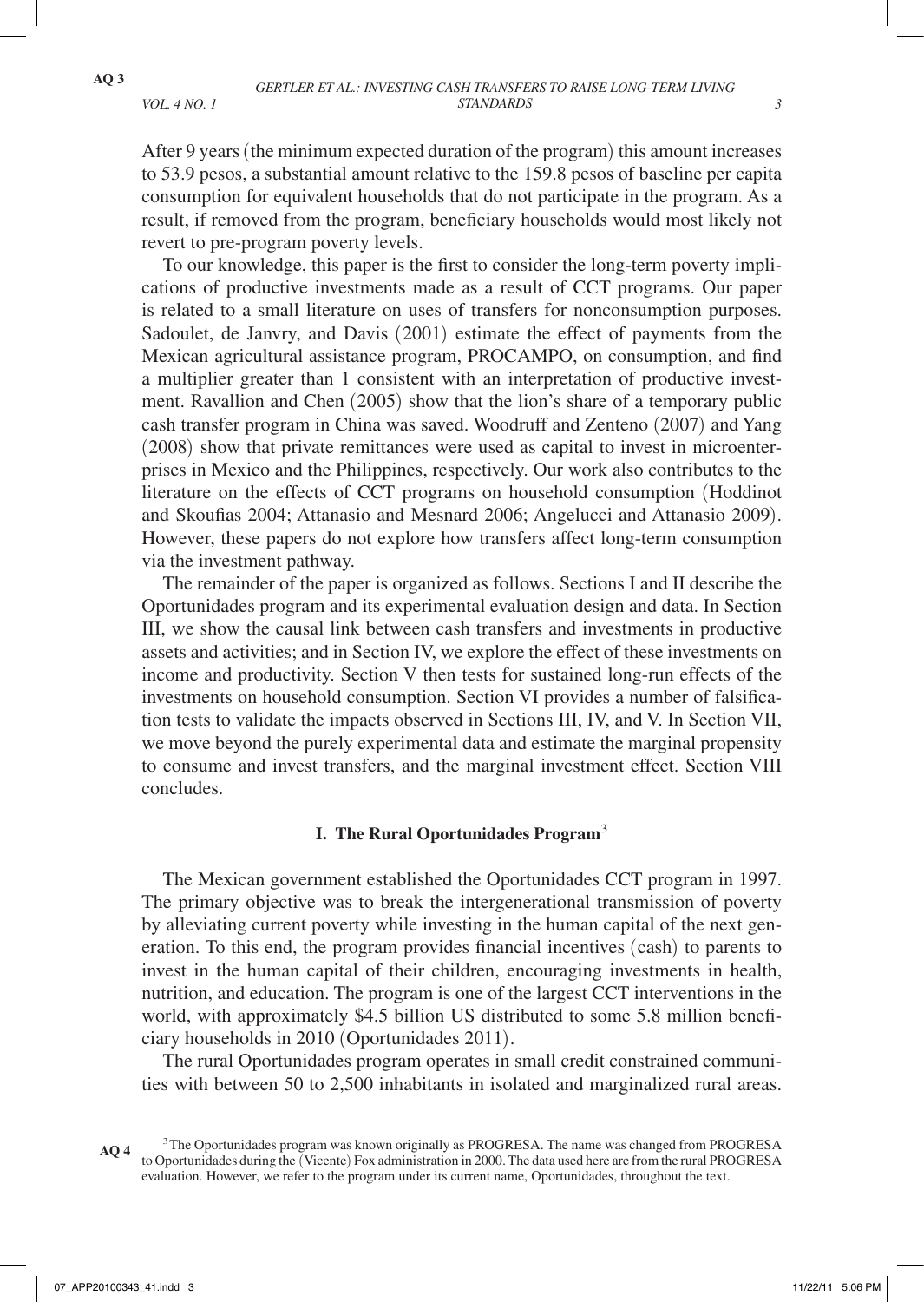Approximately 89 percent of households in these communities engage in farming activities, such as raising crops and farm animals; and 7 percent of households report having a small business or microenterprise. A large number of households are also engaged in the local labor market. Indeed, 65 percent of the households have at least one household member employed in a paid activity, mostly as agricultural day laborers. Credit opportunities are very limited, with only 1.2 percent of communities having a formal credit institution, typically in the form of a credit cooperative (*caja de ahorro o cooperativa de crédito*). Not surprisingly, only 2.8 percent of households report to have active loans, and from those, almost all are informal loans from friends, neighbors, and relatives.<sup>4</sup>

# A. *Eligibility and Duration of Benefits*

When Oportunidades began rolling out to rural areas in 1997, program eligibility was determined in two stages (Skoufias, Davis, and de la Vega 2001). The program first identified marginalized communities and then identified low-income households within those communities.<sup>5</sup> Thus, a household's eligibility depends on whether it is in an eligible village and on its own poverty level based on a proxy means test. All eligible households living in treatment communities were offered Oportunidades and the vast majority of them (90 percent) enrolled in the program.

Once enrolled, households received benefits for a three-year period conditional on meeting the program requirements. New households were not able to enroll until the next certification period, which prevented migration into treatment communities for Oportunidades benefits. After the initial three-year enrollment period, households in rural areas were "recertified" (reassessed with a proxy means test) to determine future eligibility. If a household was recertified as eligible, it would continue to receive benefits for another three years until the next recertification. If a household was not recertified, then the household was granted six more years of support before being phased off the program. Thus, households could expect a minimum of nine years of benefits upon enrollment.<sup>6</sup>

## B. *Benefit Structure*

Cash transfers from Oportunidades are given to the female head of the household and are conditional on children attending school, family members obtaining preventive medical care, and attending "pláticas" or education talks on health related

 $<sup>6</sup>$  See Oportunidades (2003) for the rules that lay out eligibility and other operational aspects of the program.</sup>

<sup>4</sup>Authors' calculations using data on control households from the Oportunidades household and community questionnaires.<br><sup>5</sup>Selection criteria for marginalized communities were based on the proportion of households living in very

poor conditions, identified by using data from the 1995 census (*Conteo de Población y Vivienda*). For the selection of eligible households within marginalized communities, Oportunidades conducted a socioeconomic survey of all households, the *Encuesta de Características Socioeconómicas de los Hogares* (ENCASEH). The Government used the ENCASEH to construct a proxy means index and classify households as eligible for treatment ("poor") or ineligible ("nonpoor"). The original classification scheme designated approximately 52 percent of households as eligible (poor). Subsequently, the government decided that a subset of the nonpoor households had been unduly excluded and expanded the eligibility criteria to include a set of slightly wealthier households in a process called "densification" (Hoddinott and Skoufias 2004).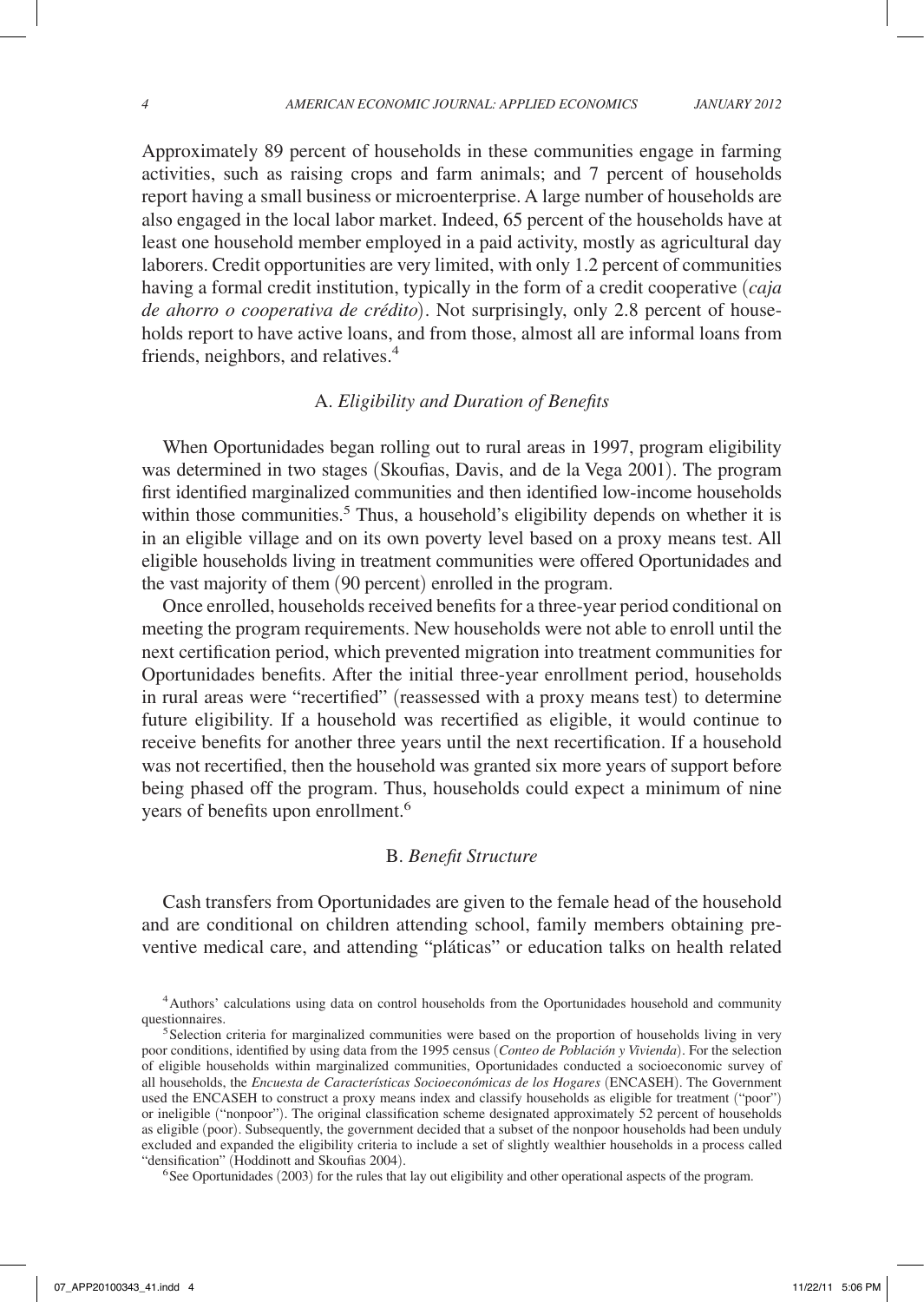topics.7 The cash transfers come bimonthly in two forms. The first, received by all beneficiary households, is a fixed cash stipend of 90 pesos per month (in 1997 prices) conditional on family members obtaining preventive medical care, and is intended for families to spend on more and better nutrition.

The second type of transfer comes in the form of educational scholarships and is given conditional on children attending school a minimum of 85 percent of the time and on not repeating a grade more than twice. The educational stipend is provided for each child less than 18 years old who is enrolled in school between the third grade of primary and the third grade (last) of junior high. The educational scholarship varies by grade and gender. It rises substantially after graduation from primary school and is higher for girls than boys during junior high school. The rates vary from 60 pesos per month for children enrolled in third grade to 225 pesos per month for females enrolled in the third year of junior high school. Hence, households with more female children enrolled in higher grades are eligible for larger transfers compared to similar households with male children enrolled, or children enrolled in lower grades. Beneficiary children also receive money for school supplies once a year during junior high school, and twice a year during primary school.

Only children who were living in the household at the time of incorporation are eligible for the school transfers in order to prevent individual migration into the household. While children fostered into the household at a later date are not eligible for the education transfers, children born into the household will be eligible for future educational transfers once they reach nine years old and enter the third grade of primary school.

Finally, total transfers for any given household are capped at a predetermined upper limit of 550 pesos per month. The cap implies that a household cannot receive an unlimited amount by increasing the number of children enrolled in school. It also implicitly implies that enrolling more than three older children (per household) in school will not increase the amount of transfers received by the household. There appears to have been no effect of the program on fertility rates or family structure (Stecklov et al. 2007).

**AQ 5**

#### **II. Experimental Design and Data**

The identification in this paper relies on experimental variation in program treatment, generated through the Oportunidades randomized evaluation. The evaluation sample includes all households in 506 rural communities in 7 states. Communities were randomly assigned to treatment (320 communities) and control (186 communities) groups, which were phased into the program at different points in time as part of the program's national scale-up.<sup>8</sup> Eligible households in treatment communities

<sup>&</sup>lt;sup>7</sup>If a female head of household was not present or able to receive payments, an alternate household member is designated for receipt of payment. Compliance with conditions was verified through the clinics and schools, who certified whether households actually completed the required health care visits, and whether kids attended schools. About 1 percent of households were denied the cash transfer for noncompliance.<br><sup>8</sup>Given budgetary and logistical constraints, the government could not enroll all eligible families in the coun-

try simultaneously and had to phase in enrollment over time. To make implementation feasible, the government decided that whole communities would be enrolled at a time, and that they would be enrolled as fast as possible so that no eligible household would be kept out of the program.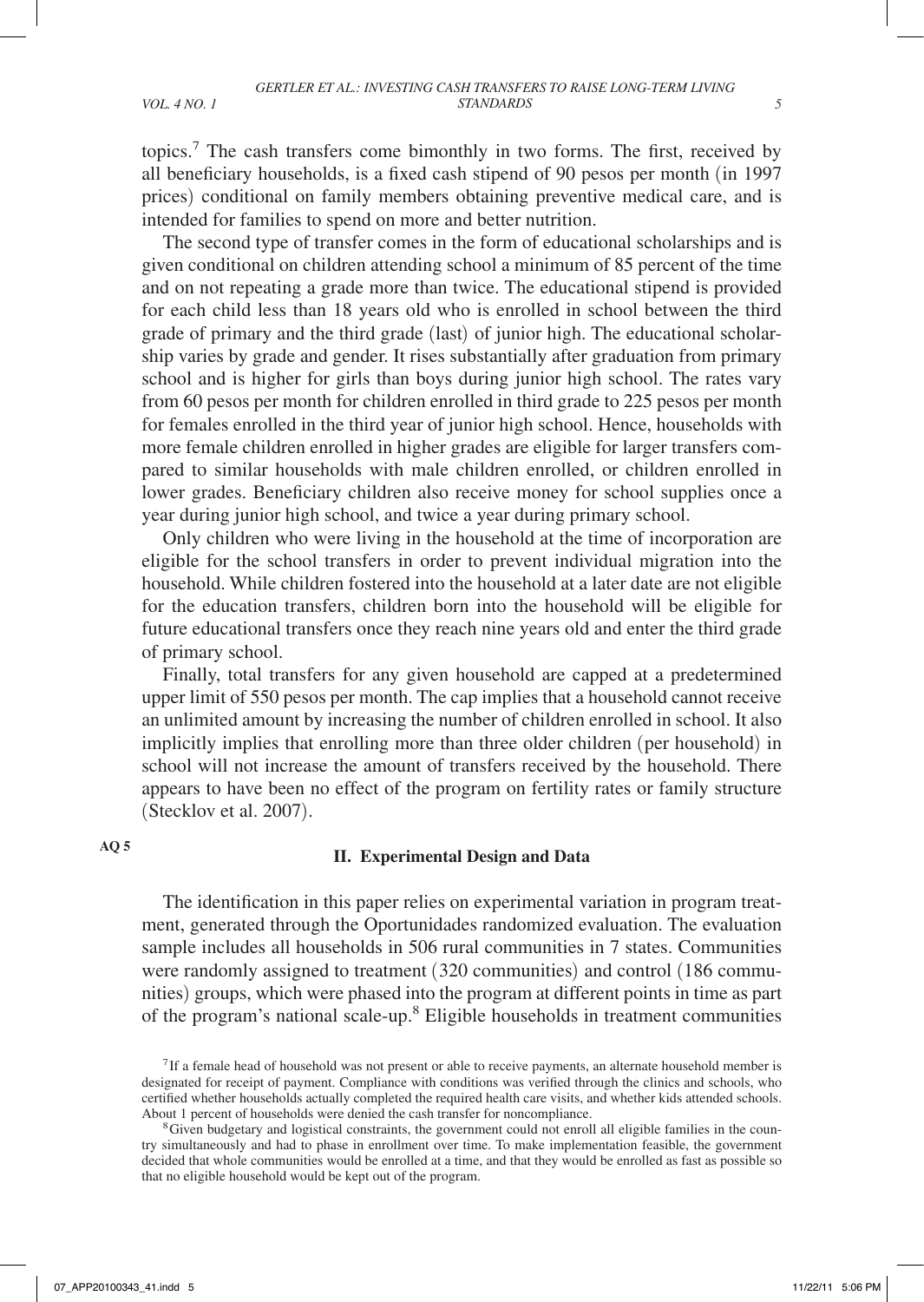began receiving benefits starting in March/April of 1998, while eligible households in control communities were incorporated in November/December of 1999. In order to minimize anticipation effects, households in control communities were not informed that Oportunidades would provide benefits to them until two months before incorporation. Behrman and Todd (1999) confirm that the original randomization balanced the control and treatment communities; and Attanasio, Meghir, and Santiago (forthcoming) explicitly test, but find no evidence of, anticipation effects amongst control households.

The data used in this paper are primarily from the Oportunidades rural evaluation surveys, the *Encuesta de Evaluación de los Hogares Rurales* (ENCEL). 9 The ENCEL interviewed all households—eligible and ineligible—living in the 506 evaluation communities every 6 months between March 1998 and November 2000, and again in November 2003.10 In addition, we use data from the 1997 ENCASEH census for baseline (pre-intervention) information and administrative records on transfer of payments to households in the evaluation sample. The ENCASEH contains the basic socioeconomic household information that was used to classify households in selected communities as eligible or ineligible for treatment.

For the core of the analysis, we work with the sample of eligible households originally classified as poor.<sup>11</sup> We also use ineligible (nonpoor) households for falsification robustness checks. The treatment group includes 7,658 eligible households in treatment communities that were offered to begin the program in March/April of 1998, and the control group includes 4,644 eligible households in control communities that were offered to begin the program in November/December of 1999.<sup>12</sup>

Sample attrition for the 6-year panel is relatively low, at 10.32 percent for treatment households and 9.86 percent for control households. Because attrition rates are not significantly different for the two groups, we believe that neither attrition nor selective migration is a major concern for our analysis. First, a 10 percent attrition rate over a 6-year period implies an average yearly rate between rounds as low as 1.6 percent. Second, if the program was expected to reduce migration by providing monetary incentives to remain in the community, then we would expect a higher attrition rate in treatment areas than in control areas, whereas in reality the opposite occurred. Finally, statistical tests on the subsample of nonattriter households show that treatment and controls are well balanced in terms of their baseline observables (results available upon request).

<sup>&</sup>lt;sup>9</sup>These data are publicly available at www.oportunidades.gob.mx

<sup>&</sup>lt;sup>10</sup>ENCEL follow-up surveys were collected in March 1998, October 1998, May 1999, November 1999, May 2000, and November 2000. We do not use the March 1998 ENCEL survey as it excludes many of the variables of

interest. 11We do not use the "densified" households—i.e., the set of wealthier and older households that were deemed eligible later—because their process of incorporation in the program is less well documented. Moreover, many of these households suffered substantial administrative delays in the receipt of benefits (Hoddinott and Skoufias 2004). Because households were categorized as "densified" in both treatment and control communities, and under the same criteria, excluding them does not compromise the internal consistency of our estimates. 12We drop 53 households that report a head or a head's spouse younger than 13 or older than 90. The proportion

of households we drop for this reason is balanced between treatment and control groups.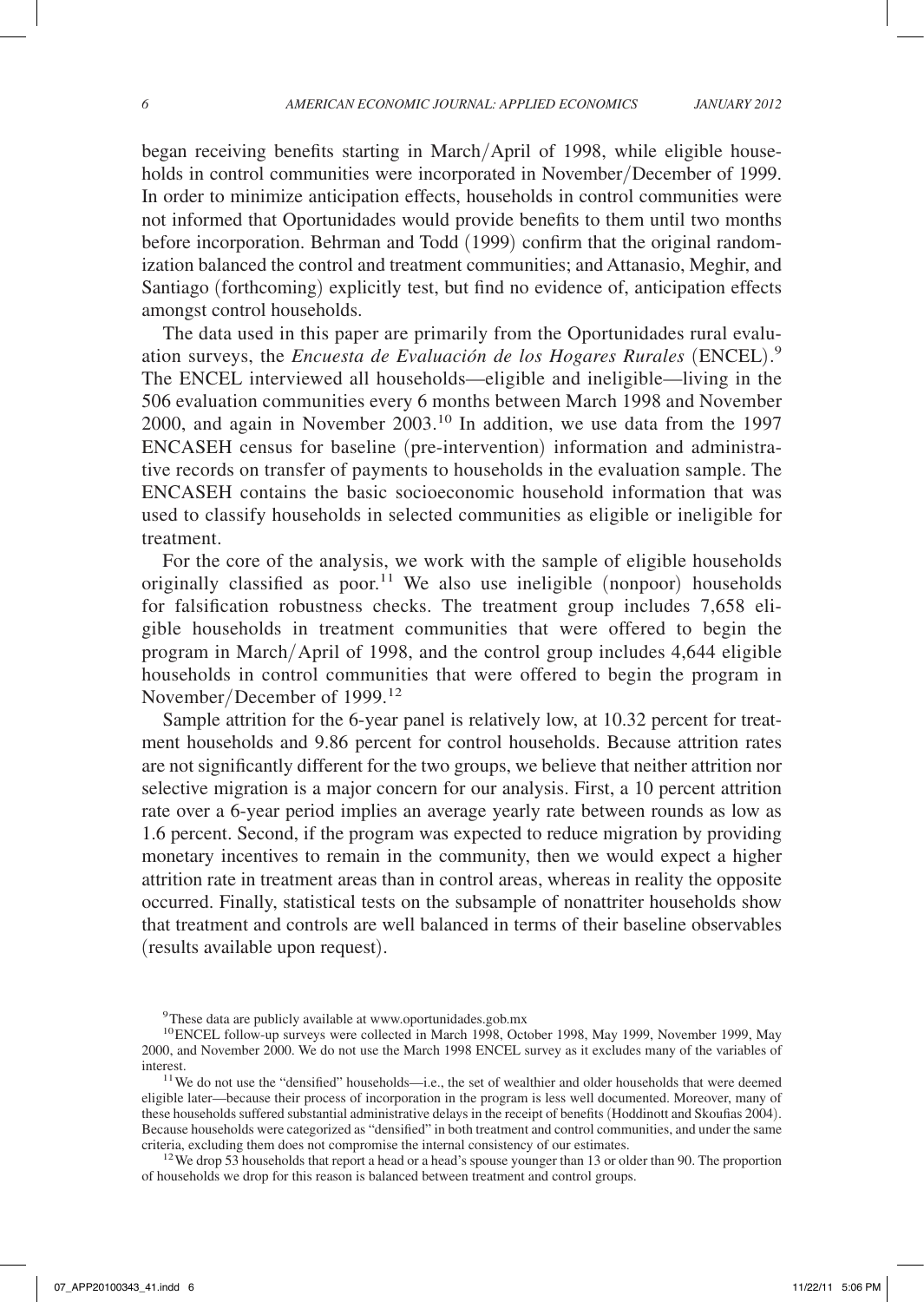## **III. Investment**

The central question explored in this paper is whether poor households invest part of their cash transfers in productive enterprises that lead to improvements in longterm living standards. In this section, we address the first part of this question and estimate the intent-to-treat impact of Oportunidades on investments in productive agricultural assets, such as animals and land, and nonagricultural microenterprises. To this end, we first use the three rounds of data spanning the purely experimental period, i.e., before the randomized control group was incorporated into the program: October 1998, May 1999, and November 1999. In the final subsection, we include data from November 2003, once both treatment and controls are receiving benefits, to test for sustained program impacts over time.

#### A. *Dependent Variables*

The dependent variables for investment outcomes are constructed from information on animal ownership at the time of the survey, the amount of land in use over the 12 months preceding the interview, and nonagricultural microenterprise activity over the month before the interview. We define production animals to be those whose meat and/or byproducts (milk, cheese, eggs, etc.) are sold and consumed. These include goats and sheep, cows, poultry (chickens, hens, and turkeys), pigs, and rabbits. We define draft animals to be those traditionally used for plowing the fields and for transportation purposes. These include donkeys, mules, horses, and oxen.<sup>13</sup> We aggregate all animals into the total value of production animals and the total value of draft animals using price data on animal sales available in the October 1998 and May 1999 rounds (deflated to 1997 prices). 14 Land is measured in hectares and includes all plots used by the household for agriculture, grazing, and forestry purposes.

We also look at the impact of the program on operating nonagricultural microenterprises. The ENCELs ask about household involvement in self-owned nonagricultural activities that generated income during the month preceding the interview. We define the indicator "microenterprise" as participation in any of the following activities: sewing clothes; making food for sale; carpentry and construction; sale of nonfood items, such as handcrafts, repair of artifacts, or machinery; or other activities done in the context of self-employment.

<sup>&</sup>lt;sup>13</sup>Table A1 in the online Appendix provides additional details on the construction of the dependent variables and the survey rounds data is available for.<br><sup>14</sup>We take household reports on animal sales prices and construct the median community sale price per animal

type. As we discuss later, Table A2 in the online Appendix shows no differences in average animal prices in treatment and control communities during the experimental period. We also checked household reports on prices against data we collected in the summer of 2004. Animal prices and other information collected during our fieldwork are available upon request.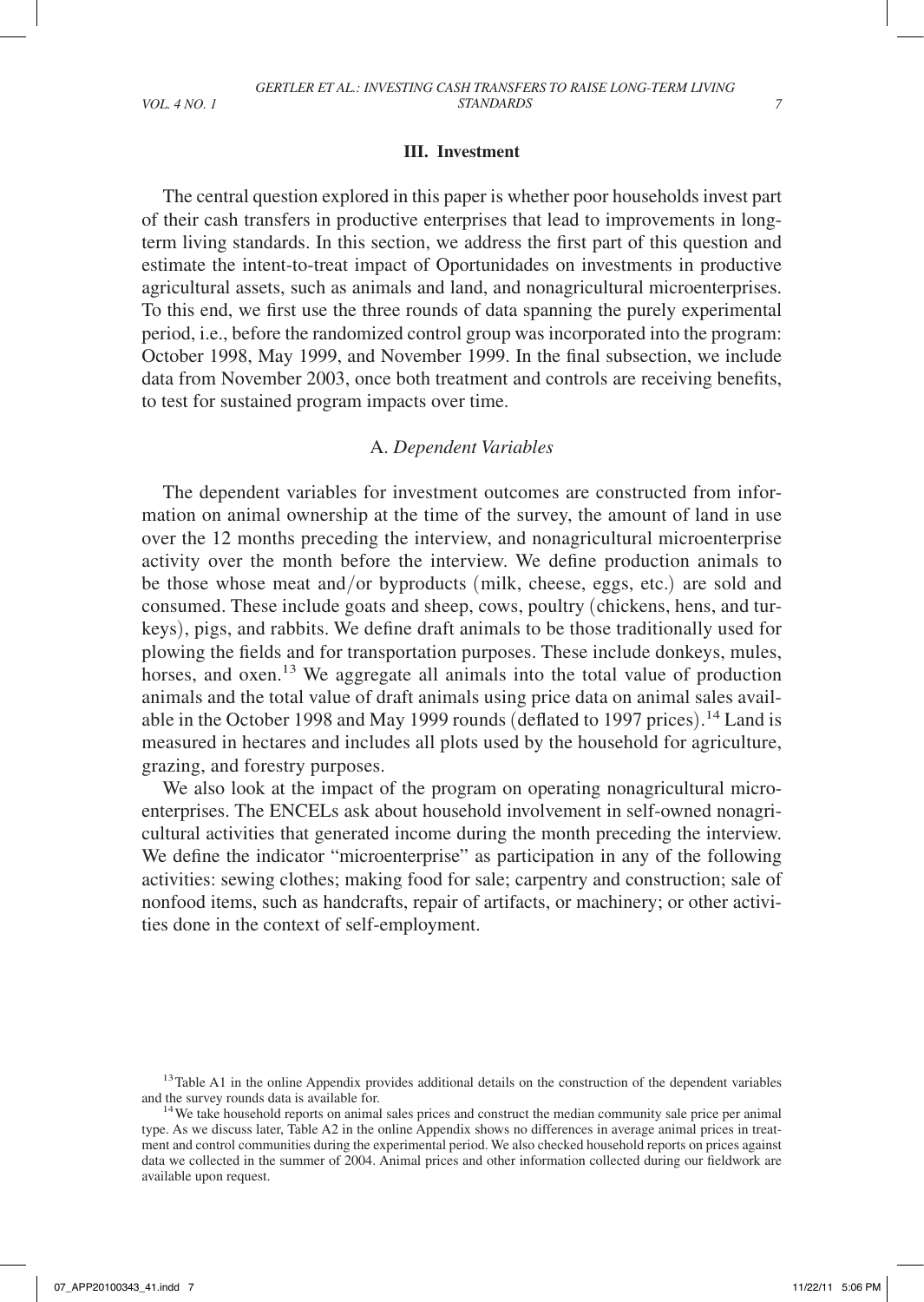#### B. *Baseline Balance*

We first validate the Oportunidades experimental design by comparing the mean pre-intervention characteristics of households in the treatment and control groups (Table 1).

We find no statistically significant differences in productive assets (panel A), with the exception of the number of hectares of land used. Control households were using about one-third of a hectare more land than treatment households at baseline. We also find no significant differences in baseline characteristics for 28 of the 29 socio-demographic variables tested (see panels B–F in Table 1). 15 As expected from a randomized experiment, these tests confirm that there are no systematic pre-intervention differences between the treatment and control groups that might otherwise affect the estimates of program impact.<sup>16</sup>

## C. *Methods*

We estimate the program treatment effect on investments as follows:

(1) 
$$
A_{ijt} = \alpha_0 + \alpha_1 T_{ij} + \sum_t \alpha_{2t} W a v e_t + \sum_k \beta_k X_{ijk,97} + \sum_l \gamma_l A_{ijl,97} + \varepsilon_{ijt},
$$

where  $A_{ijt}$  denotes productive activity of household *i* in community *j* in period *t*;  $T_{ij}$ is a binary indicator equal to one for households in treatment communities; *WAVE<sub>t</sub>* is an indicator for each period  $t = \{$ October 1998, May 1999, and November 1999 $\};$ *Xijk*,97 are *k* household and community characteristics measured at baseline, included in the regressions to reduce residual variance.<sup>17</sup> Through  $A_{ii,97}$  we also explicitly control for the level of baseline agricultural assets, namely the number of draft and production animals and the number of hectares of land used in 1997. Hence, the model can be interpreted as the increment to asset *A* since baseline rather than the level in period *t*. We estimate these models using OLS and cluster the standard errors at the community level to control for correlation within the community (the primary sampling unit) and over time.

We estimate the effect of Oportunidades on both the probability of owning an asset and the value (or amount) of the asset owned for draft animals, production animals and land; and on the probability of operating a nonagricultural microenterprise. For the probability of having an asset type, we first report results for the whole sample (unconditional sample) and then for the restricted group of households that had

<sup>&</sup>lt;sup>15</sup> All nominal variables used in the analysis are expressed in October 1997 (baseline) prices. We have adjusted values for inflation every semester using the Consumer Price Index published by the Bank of Mexico: http://www. banxico.org.mx/politica-monetaria-e-inflacion/estadisticas/inflacion/indices-precios.html<br><sup>16</sup>Note that no microenterprise data was collected at baseline.<br><sup>17</sup>Baseline controls include: household demographics (household si

acteristics (age, education and ethnicity); household assets (binary indicator variables for home ownership, dirt floor, electricity, ownership of any agricultural assets—i.e., agricultural household—and ownership of more than three ha of productive land); and community characteristics (male agricultural wage in the community, distance to large urban center and presence of community work associations). Results are robust to the exclusion of these baseline controls (results available upon request).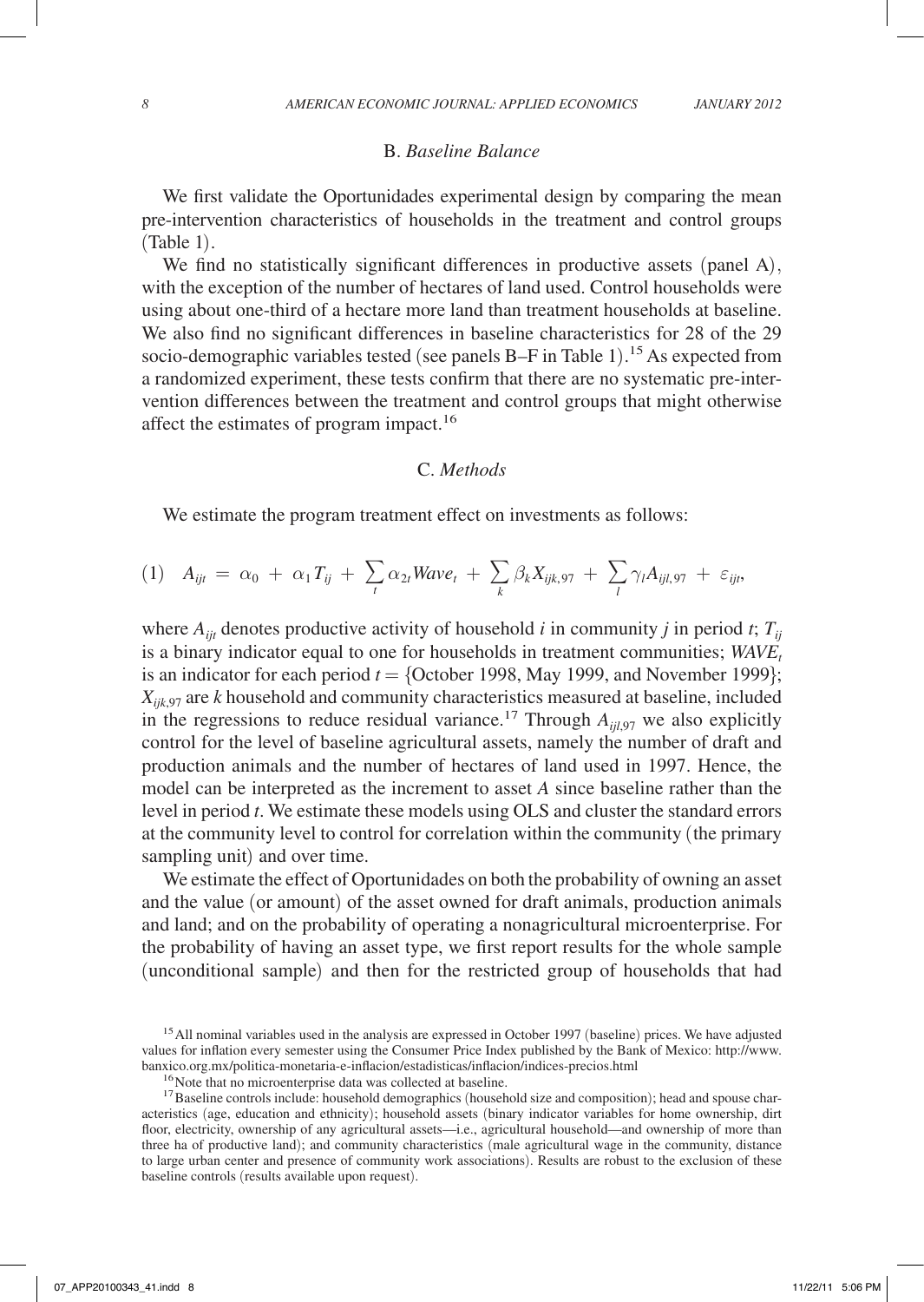|                                                               | Treatment group  |         |           | Control group    |         |                |                      |
|---------------------------------------------------------------|------------------|---------|-----------|------------------|---------|----------------|----------------------|
|                                                               | $\boldsymbol{N}$ | Mean    | <b>SD</b> | $\boldsymbol{N}$ | Mean    | <b>SD</b>      | $t$ -stat            |
| Panel A. Agricultural assets                                  |                  |         |           |                  |         |                |                      |
| Draft animals ownership $= 1$                                 | 7,658            | 34.49   | 0.475     | 4.644            | 31.76   | 0.466          | 1.201                |
| Production animals ownership $= 1$                            | 7,656            | 80.72   | 0.395     | 4,643            | 81.46   | 0.389          | $-0.422$             |
| Land use $= 1$                                                | 7,658            | 59.11   | 0.492     | 4,644            | 56.03   | 0.496          | 1.072                |
| Monetary value draft animals (in pesos) <sup>a</sup>          | 2,633            | 1748.51 | 2681.141  | 1,472            | 1641.44 | 2270.887       | 0.768                |
| Monetary value production animals (in pesos) <sup>a</sup>     | 6,172            | 2264.08 | 4438.938  | 3,773            | 2225.85 | 4480.324       | 0.190                |
| Number hectares used <sup>a</sup>                             | 4,432            | 2.69    | 2.780     | 2,543            | 3.04    | 2.955          | $-2.010**$           |
| Panel B. Head of household characteristics                    |                  |         |           |                  |         |                |                      |
| Age                                                           | 7,655            | 41.95   | 14.133    | 4,643            | 42.33   | 14.521         | $-0.943$             |
| Female $= 1$                                                  | 7,658            | 8.16    | 0.274     | 4,644            | 8.40    | 0.277          | $-0.377$             |
| Indigenous $= 1$                                              | 7,646            | 41.90   | 0.493     | 4,636            | 43.70   | 0.496          | $-0.324$             |
| Never attended school $= 1$                                   | 7,634            | 31.44   | 0.464     | 4,637            | 32.65   | 0.469          | $-0.541$             |
| Primary school not completed $= 1$                            | 7,634            | 46.28   | 0.499     | 4,637            | 46.75   | 0.499          | $-0.275$             |
| Primary school completed $= 1$                                | 7,634            | 16.94   | 0.375     | 4,637            | 15.59   | 0.363          | 0.988                |
| More than primary school $= 1$                                | 7,634            | 5.34    | 0.225     | 4,637            | 5.00    | 0.218          | 0.516                |
| Panel C. Spouse of head characteristics                       |                  |         |           |                  |         |                |                      |
| Age                                                           | 6.713            | 36.27   | 12.225    | 4.074            | 36.17   | 12.223         | 0.296                |
| Never attended school $= 1$                                   | 6,700            | 36.18   | 0.481     | 4,067            | 37.35   | 0.484          | $-0.411$             |
| Primary school not completed $= 1$                            | 6,700            | 41.64   | 0.493     | 4,067            | 40.69   | 0.491          | 0.477                |
| Primary school completed $= 1$                                | 6,700            | 18.37   | 0.387     | 4,067            | 16.97   | 0.375          | 0.986                |
| More than primary school $= 1$                                | 6,700            | 3.81    | 0.191     | 4,067            | 4.99    | 0.218          | $-1.954*$            |
| Panel D. Main entrepreneur characteristics                    |                  |         |           |                  |         |                |                      |
| Age                                                           | 823              | 40.24   | 13.981    | 338              | 40.25   | 14.299         | 0.064                |
| Education (in years)                                          | 818              | 2.78    | 2.771     | 335              | 2.61    | 2.582          | 0.676                |
| Female $= 1$                                                  | 823              | 53.22   | 0.499     | 338              | 54.44   | 0.499          | $-0.178$             |
| Main entrepreneur is the (likely) beneficiary<br>mother $= 1$ | 818              | 34.84   | 0.477     | 335              | 35.82   | 0.480          | $-0.208$             |
|                                                               |                  |         |           |                  |         |                |                      |
| Panel E. Household characteristics<br>Children 0 to $7 = 1$   | 7.645            | 75.36   | 0.431     | 4.639            | 77.04   | 0.421          | $-1.396$             |
| Children 8 to $17 = 1$                                        | 7,645            | 69.01   | 0.462     | 4,639            | 69.54   | 0.460          | $-0.472$             |
| Adults 18 to $54 = 1$                                         | 7,645            | 94.69   | 0.224     | 4,639            | 95.24   | 0.213          | $-1.079$             |
| Adults older than $55 = 1$                                    | 7,645            | 27.00   | 0.444     | 4.639            | 27.20   | 0.445          | $-0.180$             |
| Household size                                                | 7.658            | 5.91    | 2.433     | 4.644            | 5.94    | 2.413          | $-0.457$             |
|                                                               | 7,655            | 93.39   | 0.248     | 4,643            | 92.10   | 0.270          | 1.488                |
| Home ownership $= 1$<br>Dirt floor $= 1$                      | 7,641            | 73.17   | 0.443     | 4,630            | 75.72   | 0.429          | $-1.015$             |
| Electricity $= 1$                                             | 7,653            | 57.65   | 0.494     | 4,642            | 60.58   | 0.489          | $-0.684$             |
|                                                               |                  | 10.64   |           |                  | 11.88   |                |                      |
| No agricultural assets $= 1$                                  | 7,635<br>7,635   | 19.45   | 0.308     | 4,630            | 21.94   | 0.324<br>0.414 | $-1.003$<br>$-1.337$ |
| Households with more than 3 ha of (productive)<br>$Land = 1$  |                  |         | 0.396     | 4,630            |         |                |                      |
| Panel F. Community characteristics                            |                  |         |           |                  |         |                |                      |
| Village associations (community work) $= 1$                   | 7,658            | 87.84   | 0.327     | 4,644            | 87.75   | 0.328          | 0.021                |
| Minimum distance to large urban center (km)                   | 7,658            | 107.73  | 41.361    | 4,644            | 105.11  | 43.721         | 0.522                |
| Monthly community agricultural male wage                      | 4,426            | 573.86  | 172.005   | 2,781            | 585.23  | 172.115        | $-0.463$             |
| (pesos)                                                       |                  |         |           |                  |         |                |                      |

Table 1—Test of Equality of Means at Baseline (*October 1997*)

*Notes: t*-stat of differences in means computed clustering standard errors at the community level. Mean of dichotomous variables expressed in percentages.

*<sup>a</sup>* Conditional on being positive.

*\*\*\**Significant at the 1 percent level.

*\*\**Significant at the 5 percent level.

 *\**Significant at the 10 percent level.

none of the asset at baseline (conditional sample). This provides insight on whether the program induced households to start a farm business (variation at the extensive margin). Analogously, for the value or amount of the asset type, we first report the estimate for all households (unconditional sample), and then restrict the sample to households with positive levels of the asset at baseline (conditional sample).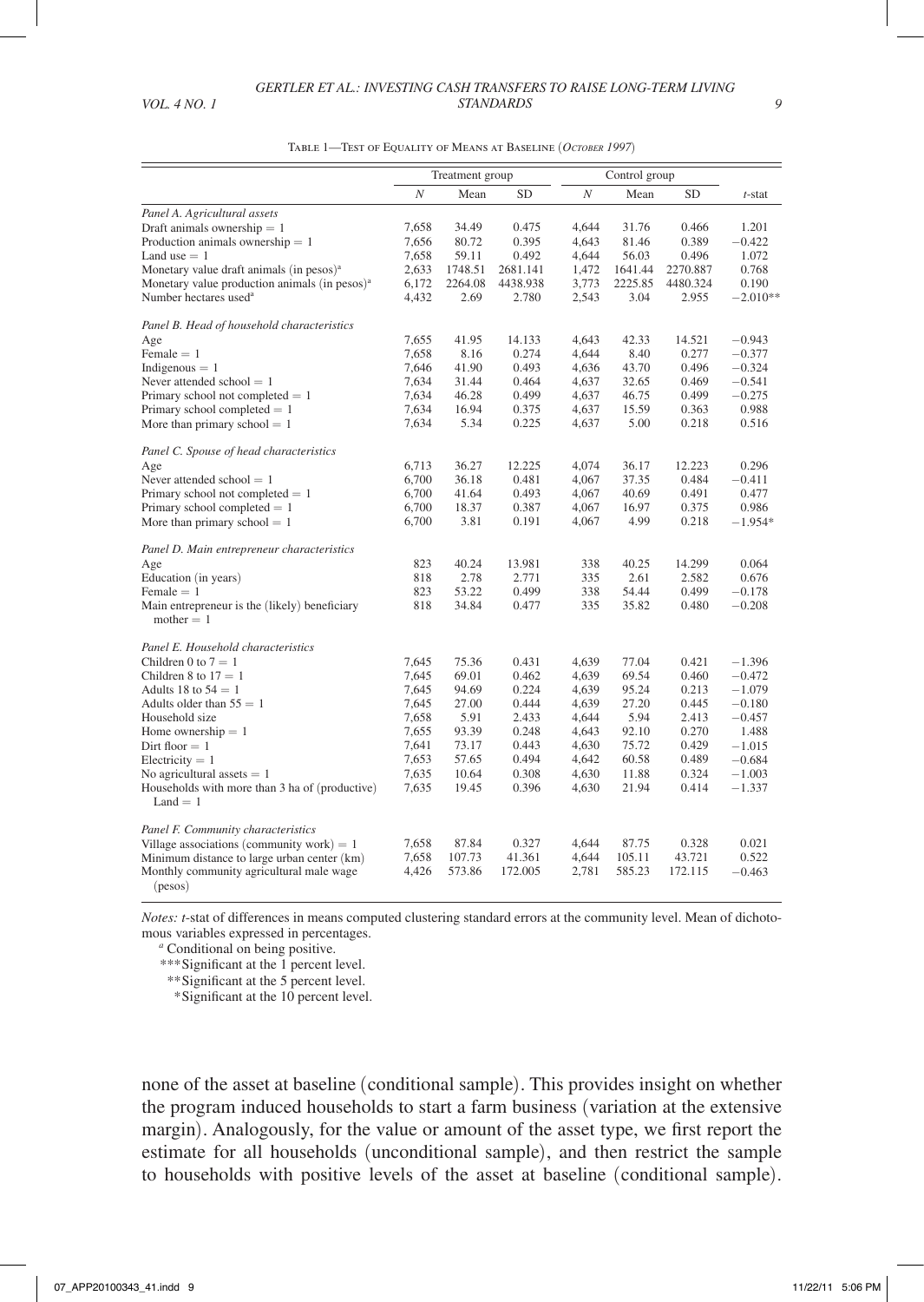This tells us about how the program influenced households to expand their already existing farm assets (variation at the intensive margin).

#### D. *Results*

Panel A in Table 2 presents the effects of Oportunidades on agricultural and microenterprise activities. Each coefficient (cell) in the first row of panels A1 and A2 is estimated from a separate regression for equation (1) using data collected before the incorporation of the control group (October 1998, May 1999, and November 1999 waves). The last two rows in these panels report the mean of the dependent variable for the control group over the three waves of data, and *p*-values for the hypothesis test that results are equal over time—i.e., equal across waves.18 These tests show that we accept the null of equal effects over time in all but one case.<sup>19</sup> In addition, wave dummies in all regressions control for any time trends or potential cyclicality in the accumulation of livestock or land.

We observe large and significant effects of Oportunidades on agriculture for the full unconditional sample (panel A1). Specifically, treatment households are 17.1 percent more likely to own draft animals and 5.1 percent more likely to own production animals compared to control households. Investments in farm animals are also reflected through the value of its stock. On average, treatment households increase the value of draft animals owned by 21.4 percent and the value of production animals owned by 16.6 percent.

The first three columns of panel A2 estimate the impact of Oportunidades on the probability of asset ownership, conditional on not having the asset at baseline. These models can be interpreted as the effect of the program on *initiating* a given productive activity. Amongst households with no baseline agricultural assets, we find a 24.3 percent increase in the probability of acquiring draft animals, a 12.4 percent increase in the probability of acquiring production animals, and a 15.3 percent increase in the use of land for agricultural purposes given treatment.

Columns 4–6 of panel A2 report the effects of the program on *expanding* existing activities conditional on owning the asset at baseline. Amongst the conditional subsamples, we find that treatment households expand the total value of draft animals by 14.1 percent and the total value of production animals by 16.3 percent, relative to control households. However, there is no significant impact on the number of hectares of land used.

Finally, in Table 3, we observe a positive impact on participation in nonagricultural microenterprises of 3.3 percentage points, which translates into a 67.3 percent increase in the number of households operating such businesses. Effects are driven primarily by increased production of handcrafts for sale.<sup>20</sup>

<sup>&</sup>lt;sup>18</sup>These are obtained after running a variation of equation (1) that includes a set of treatment  $\times$  wave dummies. <sup>19</sup>We cannot accept the null of equal effects at the 10 percent level in the conditional model for the

draft animals.<br><sup>20</sup>The survey asked who in the household was responsible for the business. Males were almost exclusively responsible for carpentry and construction (92 percent) and machinery repair (77 percent), and women were almost exclusively responsible for the other types of activities, such as sewing clothes, making food for sale, sale of nonfood items, and domestic service. We drop domestic service from the list of activities since this is primarily related to labor market participation. The fraction of households undertaking domestic services is only 1 percent.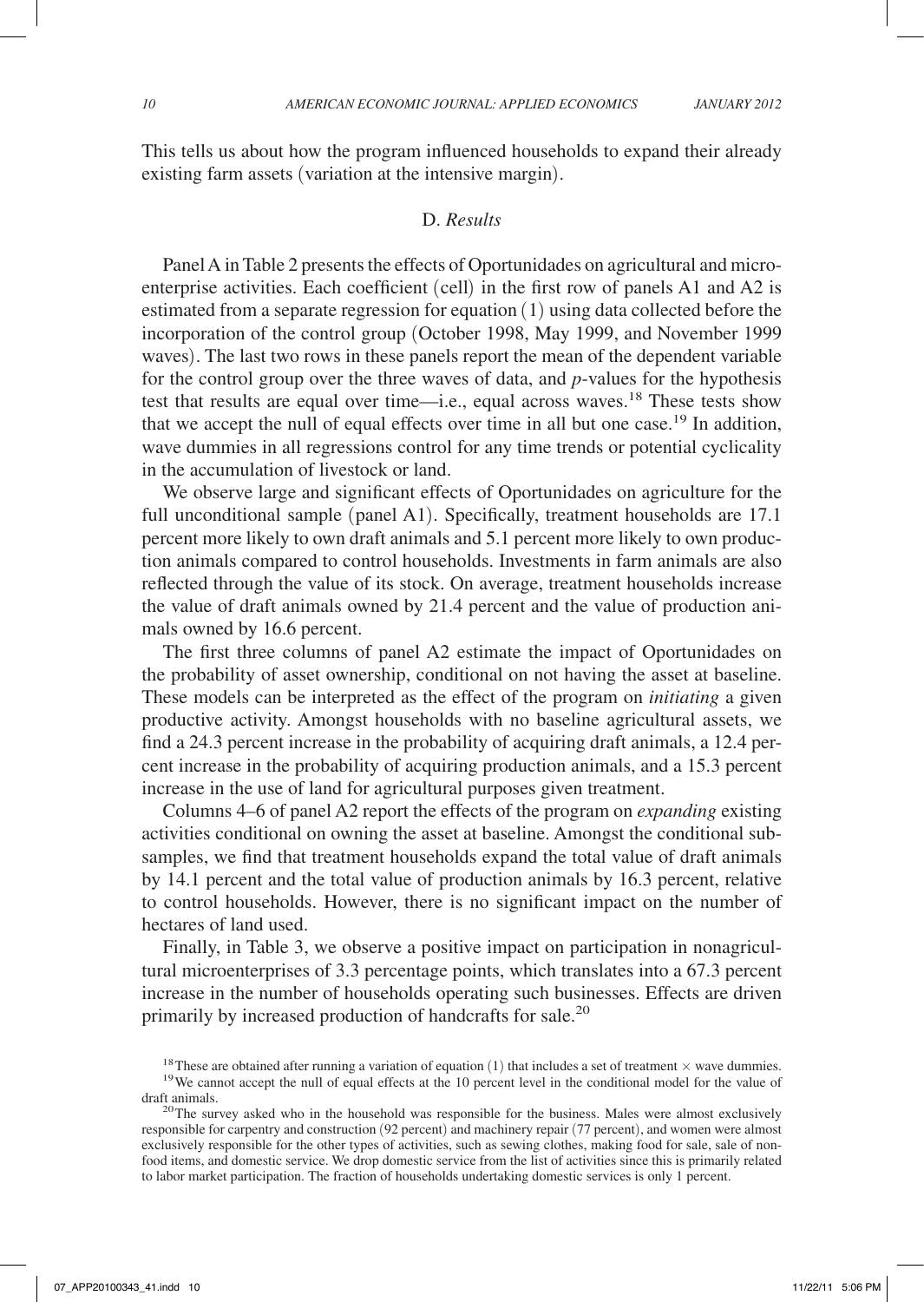TABLE 2— Oportunidades Impact on Agricultural Assets  $\left(\right)$ 

|                                                                 | Draft<br>animal<br>ownership<br>$=$ 1<br>(OLS)<br>(1) | Production<br>animal<br>ownership<br>$=$ 1<br>(OLS)<br>(2) | Land use<br>$=1$<br>(OLS)<br>(3) | Value of<br>draft<br>animals<br>$(in$ pesos $)$<br>(OLS)<br>(4) | Value of<br>animals<br>$(in$ pesos $)$<br>(OLS)<br>(5) | production Number of<br>hectares<br>used<br>(OLS)<br>(6) |
|-----------------------------------------------------------------|-------------------------------------------------------|------------------------------------------------------------|----------------------------------|-----------------------------------------------------------------|--------------------------------------------------------|----------------------------------------------------------|
| Panel A. Sample: October 1998 to November 1999                  |                                                       |                                                            |                                  |                                                                 |                                                        |                                                          |
| A1. Unconditional sample $(N = 33,103)$                         | $0.042***$                                            | $0.036**$                                                  | 0.031                            | $65.124**$                                                      | 186.830***                                             | 0.062                                                    |
| $Treatment = 1$                                                 | (0.014)                                               | (0.015)                                                    | (0.019)                          | (25.291)                                                        | (66.995)                                               | (0.059)                                                  |
| Mean dependent variable (control households)                    | 0.246                                                 | 0.705                                                      | 0.585                            | 304.066                                                         | 1,125.756                                              | 1.235                                                    |
| Probability same effect for all waves $(p$ -value) <sup>a</sup> | 0.929                                                 | 0.375                                                      | 0.632                            | 0.125                                                           | 0.103                                                  | 0.749                                                    |
| A2. Conditional sample <sup>b</sup>                             | $0.026**$                                             | $0.056**$                                                  | $0.050**$                        | 104.947*                                                        | 208.420***                                             | 0.031                                                    |
| Treatment $= 1$                                                 | (0.011)                                               | (0.026)                                                    | (0.023)                          | (56.695)                                                        | (73.479)                                               | (0.087)                                                  |
| <b>Observations</b>                                             | 21,796                                                | 5,948                                                      | 13,612                           | 11,279                                                          | 27,107                                                 | 19,171                                                   |
| Mean dependent variable (control households)                    | 0.107                                                 | 0.453                                                      | 0.327                            | 741.923                                                         | 1.279.164                                              | 1.802                                                    |
| Probability same effect for all waves $(p$ -value $)^a$         | 0.818                                                 | 0.454                                                      | 0.937                            | 0.060                                                           | 0.112                                                  | 0.920                                                    |
| Panel B. Sample: November 2003                                  |                                                       |                                                            |                                  |                                                                 |                                                        |                                                          |
| B1. Unconditional sample $(n = 10,244)$                         | 0.031                                                 | 0.020                                                      | 0.027                            | 138.700**                                                       | 72.491                                                 | $-0.039$                                                 |
| Treatment $= 1$                                                 | (0.020)                                               | (0.018)                                                    | (0.017)                          | (64.847)                                                        | (86.687)                                               | (0.167)                                                  |
| Mean dependent variable (control households)                    | 0.292                                                 | 0.738                                                      | 0.670                            | 629.055                                                         | 1,418.382                                              | 2.477                                                    |
| B2. Conditional sample <sup>b</sup>                             | $0.039*$                                              | 0.047                                                      | 0.038                            | 185.141*                                                        | 75.025                                                 | $-0.282$                                                 |
| $Treatment = 1$                                                 | (0.019)                                               | (0.035)                                                    | (0.027)                          | (111.156)                                                       | (97.832)                                               | (0.210)                                                  |
| Observations                                                    | 6.725                                                 | 1,772                                                      | 4.108                            | 3.511                                                           | 8,460                                                  | 5.939                                                    |
| Mean dependent variable (control households)                    | 0.152                                                 | 0.545                                                      | 0.446                            | 1,306.504                                                       | 1,574.968                                              | 3.189                                                    |
| Panel C. Sample: Oct 1998 to Nov 1999 and Nov 2003              |                                                       |                                                            |                                  |                                                                 |                                                        |                                                          |
| C1. Unconditional sample $(n = 43,344)$                         | $0.042***$                                            | $0.035**$                                                  | 0.032                            | (25.477)                                                        | 65.954*** 179.405***                                   | 0.076                                                    |
| Treatment $= 1$                                                 | (0.014)                                               | (0.015)                                                    | (0.019)                          |                                                                 | (67.067)                                               | (0.060)                                                  |
| Treatment $\times$ November 2003 = 1                            | $-0.014$                                              | $-0.017$                                                   | $-0.005$                         | 62.405                                                          | $-110.088$                                             | $-0.170$                                                 |
|                                                                 | (0.015)                                               | (0.018)                                                    | (0.017)                          | (61.748)                                                        | (81.144)                                               | (0.166)                                                  |
| Mean dependent variable (control households)                    | 0.257                                                 | 0.713                                                      | 0.605                            | 381.200                                                         | 1,195.237                                              | 1.528                                                    |
| C <sub>2</sub> . Conditional sample <sup>b</sup>                | $0.027**$                                             | $0.056**$                                                  | $0.051**$                        | $110.201*$                                                      | 201.611***                                             | 0.051                                                    |
| $Treatment = 1$                                                 | (0.011)                                               | (0.026)                                                    | (0.023)                          | (57.486)                                                        | (73.557)                                               | (0.087)                                                  |
| Treatment $\times$ November 2003 = 1                            | 0.009                                                 | $-0.008$                                                   | $-0.012$                         | 44.162                                                          | $-135.772$                                             | $-0.395*$                                                |
|                                                                 | (0.014)                                               | (0.031)                                                    | (0.024)                          | (102.855)                                                       | (91.922)                                               | (0.208)                                                  |
| <b>Observations</b>                                             | 28,520                                                | 7,720                                                      | 17,720                           | 14,788                                                          | 35,564                                                 | 25,107                                                   |
| Mean dependent variable (control households)                    | 0.118                                                 | 0.474                                                      | 0.355                            | 878.403                                                         | 1,349.875                                              | 2.133                                                    |

*Notes:* Standard errors clustered at the community level in parentheses. Outliers trimmed at the top 1 percent of the value of animals and land ha distributions by wave. Subsample of households with complete information on all dependent variables. Values of draft and production animals are expressed in October 1997 pesos. All regressions include the following controls: wave dummies, head's and spouse's age, age squared and baseline education dummies, head's ethnicity (language), baseline household size, dummies controlling for household demographics at baseline, baseline assets (number of draft and production animals, ha of land, farm size, home ownership, dirt floor and electricity), and baseline community characteristics (community organizations, distance to urban center and wages).

<sup>a</sup> *p*-value of the test of equal treatment effects by wave, obtained from regressing each outcome variable on a set

of treatment  $\times$  wave dummies (and all regressors above).<br><sup>b</sup> Models A2, B2 and C2 are conditional on not having any assets at baseline ( $y_{97} = 0$ ) for dummy variables (probability of having an asset type); and conditional on having a positive level of the asset at baseline  $(y_{97} > 0)$  for continuous variables (amount of asset type).

*\*\*\**Significant at the 1 percent level.

*\*\**Significant at the 5 percent level.

 *\**Significant at the 10 percent level.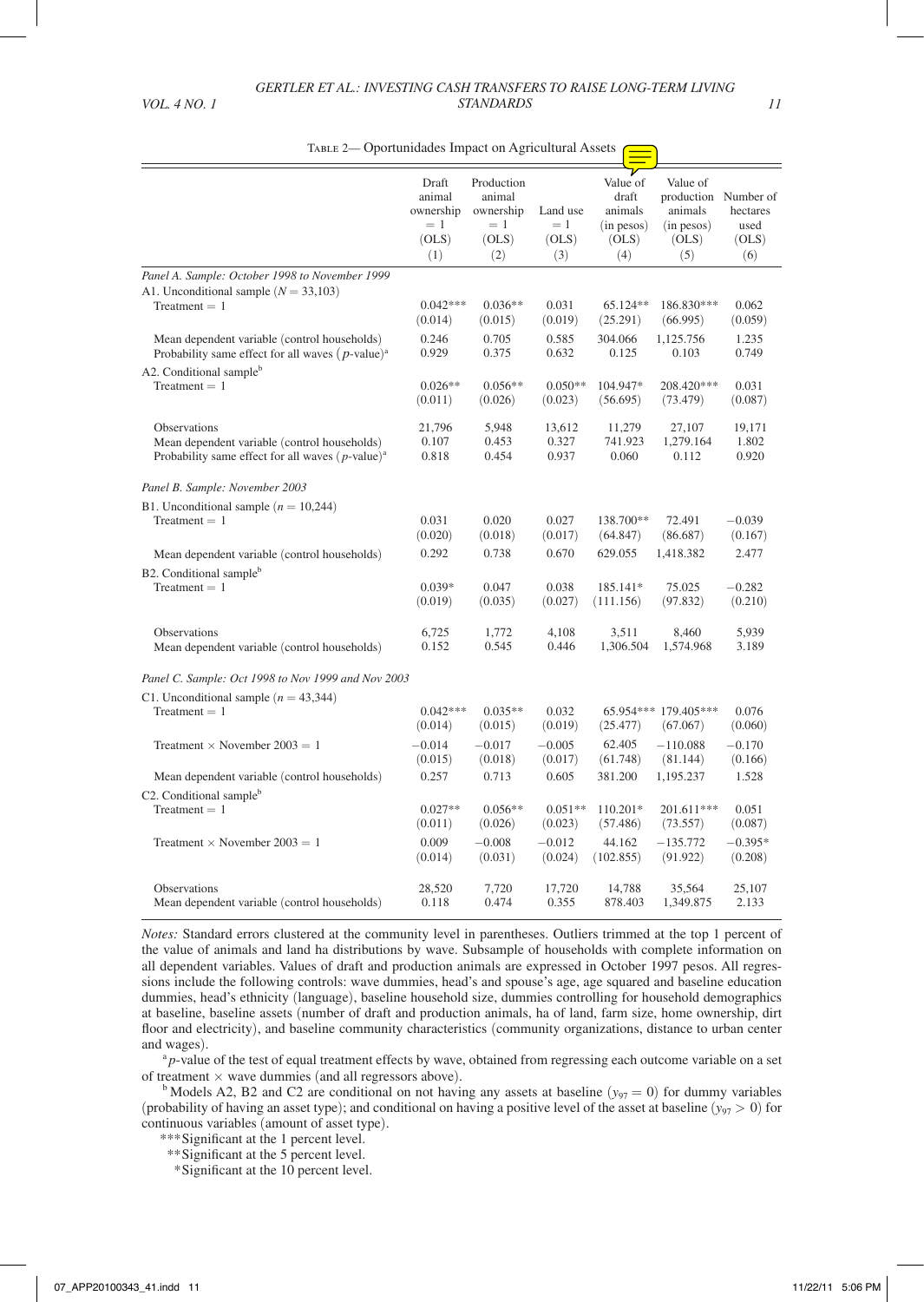|                                                                    |                      |                      | Carpentry               |                  |                  | Repair              |                     |
|--------------------------------------------------------------------|----------------------|----------------------|-------------------------|------------------|------------------|---------------------|---------------------|
|                                                                    | Micro                |                      | and                     | Sewing           | Making           | artifacts or        | Other               |
|                                                                    | enterprise           |                      | Handcrafts construction | clothes          | food for         | machinery           | activities          |
|                                                                    | $=1$                 | $=1$                 | $=1$                    | $=1$             | sale $= 1$       | $=1$                | $=1$                |
|                                                                    | (OLS)                | (OLS)                | (OLS)                   | (OLS)            | (OLS)            | (OLS)               | (OLS)               |
| <i>Sample: October 1998 to November 1999</i> ( $N = 33,103$ )      |                      |                      |                         |                  |                  |                     |                     |
| $Treatment = 1$                                                    | $0.033**$<br>(0.015) | $0.029**$<br>(0.012) | $-0.002$<br>(0.004)     | 0.000<br>(0.001) | 0.001<br>(0.001) | $-0.000$<br>(0.000) | $0.007*$<br>(0.004) |
| Mean dependent variable<br>(Control households)                    | 0.049                | 0.016                | 0.007                   | 0.006            | 0.003            | 0.000               | 0.017               |
| Probability same effect for all waves<br>$(p$ -value) <sup>a</sup> | 0.800                | 0.494                | 0.833                   | 0.761            | 0.244            | 0.845               | 0.551               |

TABLE 3—Oportunidades Impact on Microenterprise Activity

*Notes:* Standard errors clustered at the community level in parentheses. Same subsample of households as in Table 2. All regressions include the following controls: wave dummies, head's and spouse's age, age squared and baseline education dummies, head's ethnicity (language), baseline household size, dummies controlling for household demographics at baseline, baseline assets (number of draft and production animals, ha of land, farm size, home ownership, dirt floor and electricity), and baseline community characteristics (community organizations, distance to urban center and wages).

<sup>a</sup> *p*-value of the test of equal treatment effects by wave, obtained from regressing each outcome variable on a set of treatment  $\times$  wave dummies (and all regressors above).

*\*\*\**Significant at the 1 percent level.

*\*\**Significant at the 5 percent level.

 *\**Significant at the 10 percent level.

## E. *Long-Term Effects*

We next test for sustained program impacts from the initial investments made by treatment households during the experimental period and discussed above. To this end, we estimate equation (1) for the cross-section of data from 2003, almost four years after control households were incorporated in the program. If differences in initial investments made by treatment households almost four years earlier (during the experimental period) are sustained over time, then we would expect the coefficients on treatment to be similar to those reported in panel A of Table 2. On the other hand, if the investment effect is temporary and control households "catch up" in their level of investment, then the difference in investment levels between treatment and control households should become smaller over time, and eventually offset the previous investment effect. In this case, we would expect no differences between the original treatment and control groups four years after controls were incorporated.

Results are reported in Table 2, panel B. We observe significant differences in draft animal ownership and the value of draft animals even four years after the incorporation of controls. For a majority of the other outcomes, the estimated coefficients are large, though we lose precision and do not have statistical significance. In fact, the magnitudes of most long-term effects are very similar to the short-run effects estimated in panel A. For some dependent variables, they are even larger. For example, the probability of draft animal ownership on the conditional sample is 25.6 percent higher for original treatment households compared to original controls in 2003. Draft animals may be particularly important for agricultural productivity.

As a robustness check, and to increase precision, we test whether the estimated long-term effects in panel B are significantly lower than the short-term estimates in panel A. We implement this test by adjusting the specification in equation (1) to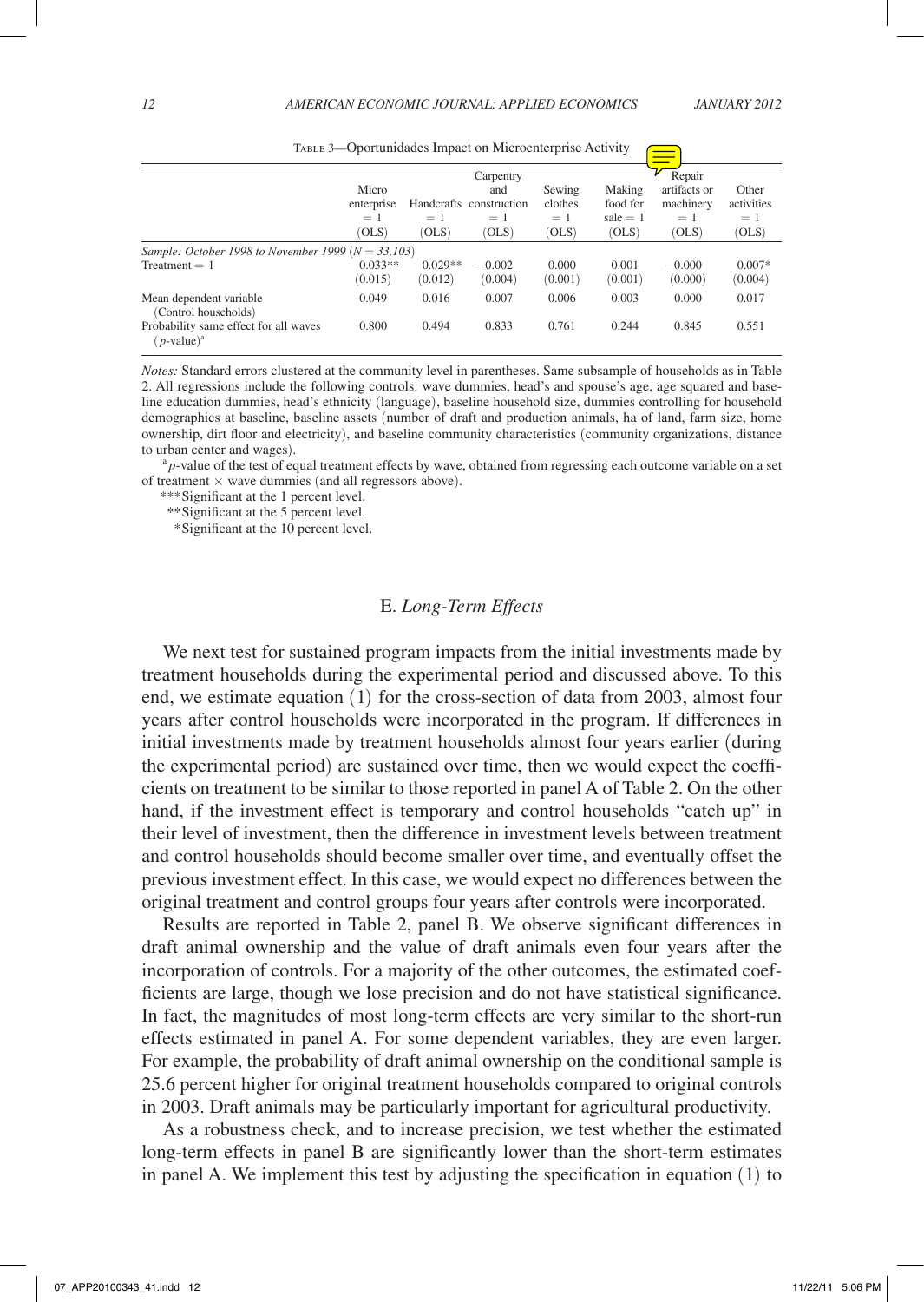include all rounds of data and an interaction of the treatment indicator with the 2003 year indicator as follows:

(2) 
$$
A_{ijt} = \alpha_0 + \alpha_1 T_{ij} + \alpha_2 T_{ij} \times Wave_{2003} + \sum_t \alpha_{2t} Wave_t + \sum_k \beta_k X_{ijk,97} + \sum_l \gamma_l A_{ijl,97} + \varepsilon_{ijt}
$$

over  $t = \{October\ 1998, May\ 1999, November\ 1999, and November\ 2003\}$ , and where  $Wave_{2003}$  is a dummy variable that equals 1 if the year is 2003. The coefficient on the interaction  $T_{ij} \times Wave_{2003}$ ,  $\alpha_2$ , is a test of whether the treatment effects are different in 2003 from the earlier experimental rounds.

Results are reported in panel C of Table  $2<sup>21</sup>$  We observe that the interaction terms are mostly small and negative, but insignificant except for one. These findings further suggest that the initial period of investment from 1998 to 1999 produced increases in productive assets for the original treatment group that are sustained over time.

### **IV. Agricultural Productivity**

In Section III, we established the causal relationship between participation in Oportunidades and increased investments in agriculture. In this section, we explore the impact on agricultural production and income.<sup>22</sup> Specifically, we examine program impacts on agricultural income from crop and animal sales, planting of corn and beans (the two most common crops), whether the household sells animal products, and loans for production. Productive loans are defined as loans used to engage in agricultural work, buy animals, buy tools and equipment, and to set up a business.

We have information on all of these outcomes for two waves of the ENCEL data: October 1998 and November 1999. In addition, the October 1998 data round contains information on income from selling animal derivative products. As a result, we consider two measures of farm income: one with and one without income from animal products. Both income variables include the value of home produced consumption and are expressed in October 1997 (baseline) prices, per capita adult equivalent.<sup>23</sup> We use the same empirical specification to estimate program impact as in equation  $(1)$ .

The results are reported in Table 4. We estimate a 9.6 or 12.2 percent increase in income, depending on the measure used. We also find positive effects—significantly different from zero at the 10 percent level—on the probability of planting beans (25.3 percent increase relative to controls). Treatment households also have a 14.2 percent increase in the probability of selling animal products relative to controls.

<sup>&</sup>lt;sup>21</sup> The information on microenterprises available in 2003 is not comparable to that used in previous rounds.<br><sup>22</sup> We do not have complete data on income from microenterprise activities.<br><sup>23</sup> As will be further discussed

production. The number of adult equivalents per household is computed using the equivalence scale of 0.73 for household members 18 years and younger, as estimated by Di Maro (2004) for this population. Results are robust to the use of a more standard adult equivalence scale—namely, counting each child younger than 12 as half an adult. Results are also preserved albeit with somewhat lower precision when no adult equivalence scale is used (see Table A3 in the online Appendix).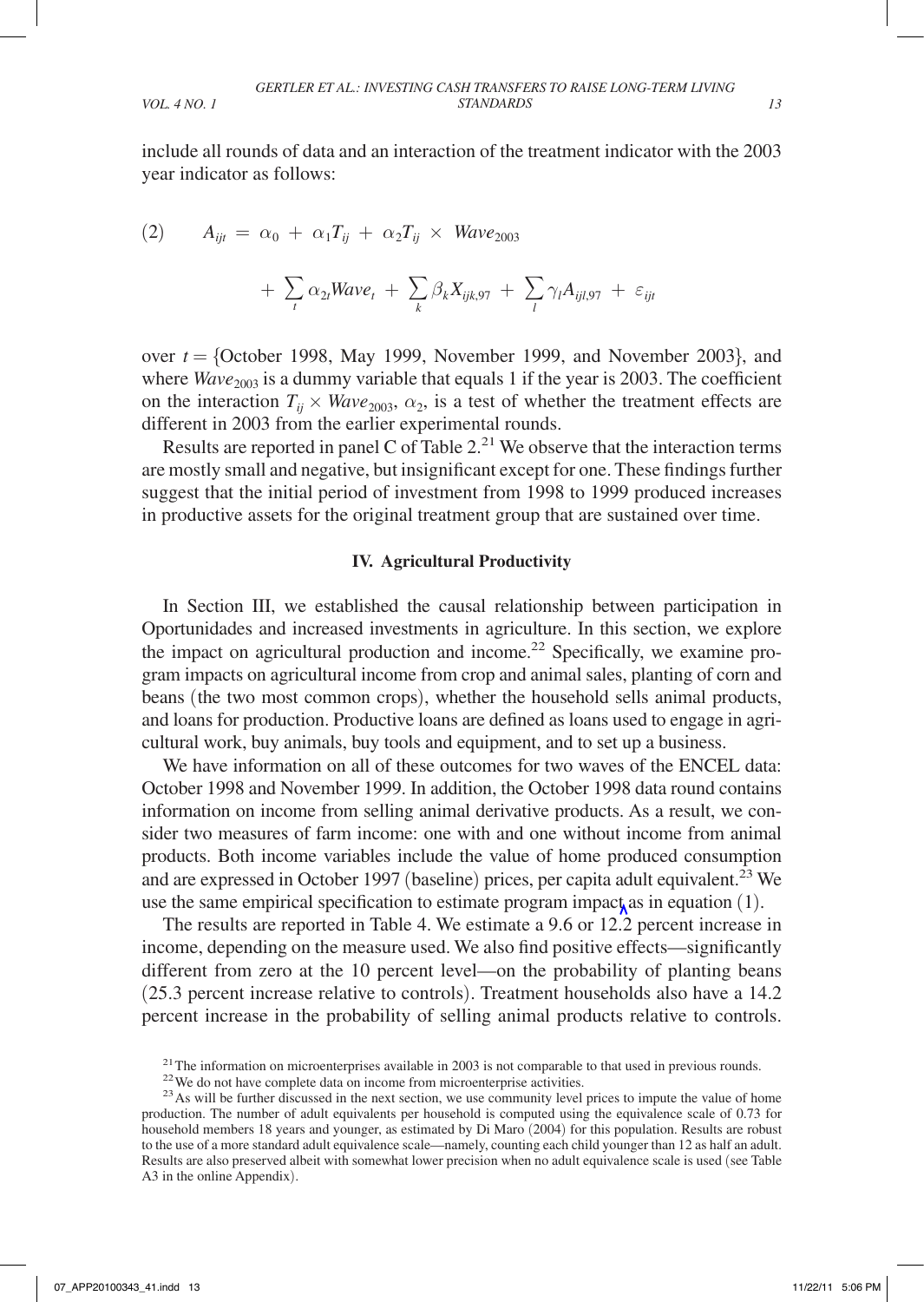|                                                               | Total<br>agricultural<br>income $A^a$<br>(OLS) | Total<br>agricultural<br>income $B^a$<br>(OLS) | Produce<br>$\text{corn} = 1$<br>(OLS) | Produce<br>$beans = 1$<br>(OLS) | Animal<br>products<br>sold $= 1$<br>(OLS) | Productive<br>$loans = 1$<br>(OLS) |
|---------------------------------------------------------------|------------------------------------------------|------------------------------------------------|---------------------------------------|---------------------------------|-------------------------------------------|------------------------------------|
| Sample: October 1998 and May 1999                             |                                                |                                                |                                       |                                 |                                           |                                    |
| $Treatment = 1$                                               | $2.358**$<br>(1.150)                           | 2.808*<br>(1.635)                              | 0.023<br>(0.021)                      | $0.020*$<br>(0.012)             | $0.017*$<br>(0.009)                       | $0.004**$<br>(0.002)               |
| <b>Observations</b>                                           | 21.414                                         | 10.458                                         | 22.369                                | 22.369                          | 22.369                                    | 22,350                             |
| Mean dependent variable<br>(Control households)               | 24.624                                         | 22.980                                         | 0.476                                 | 0.079                           | 0.120                                     | 0.006                              |
| Standard deviation dependent variable<br>(Control households) | 28.763                                         | 28.214                                         | 0.499                                 | 0.269                           | 0.325                                     | 0.080                              |

Table 4— Oportunidades Impact on Agricultural Income, Agricultural Production, and Credit

*Notes:* Standard errors clustered at the community level in parentheses. Same subsample of households as in Table 2. All regressions include the following controls: wave dummies, head's and spouse's age, age squared and baseline education dummies, head's ethnicity (language), baseline household size, dummies controlling for household demographics at baseline, baseline assets (number of draft and production animals, ha of land, farm size, home ownership, dirt floor and electricity), and baseline community characteristics (community organizations, distance

<sup>a</sup> Total agricultural income A is expressed in monthly per capita adult equivalent (1 child  $= 0.73$  adults) units, and is measured as the sum of total crop sale revenues, the value of animal sales, and total home production. Total agricultural income B additionally includes the value of sales of animal derivatives, which is only available for October 1998. All income values are expressed in October 1997 pesos. Outliers trimmed at the top 5 percent of the distribution of the dependent variable.

*\*\*\**Significant at the 1 percent level.

*\*\**Significant at the 5 percent level.

 *\**Significant at the 10 percent level.

Finally, while the proportion of households taking loans for productive purposes is very low (0.6 percent of control households), participation in the program has a significant effect of 0.4 percentage points (66.7 percent) on the probability of taking this type of loan. We take these findings as indicative that the increased investment in productive assets documented in the previous section resulted in an increase in agricultural income.

#### **V. Long-Term Living Standards**

Having shown that Oportunidades beneficiaries invest some of the transfers in productive activities and that income from agricultural activities increases in the short run, we now turn to asking whether these investments improve long-run living standards. Specifically, the returns on investments should yield a higher stream of income and consequently increase consumption in the future, such that improved living standards are maintained even after the transfers stop.

We examine the long-run impact of the program on living standards using data from the 2003 follow-up survey, and test whether the consumption level of households in the original treatment group is higher than in the original control group, four years after control households were incorporated into the program. If increased consumption is financed exclusively from the Oportunidades transfers, then the consumption level of the control group should rise to be equal to the treatment group once the control group begins to receive benefits. If on the other hand, treatment households' investments in income generating activities raised long-term income (that leads to increased consumption), then these households would continue to have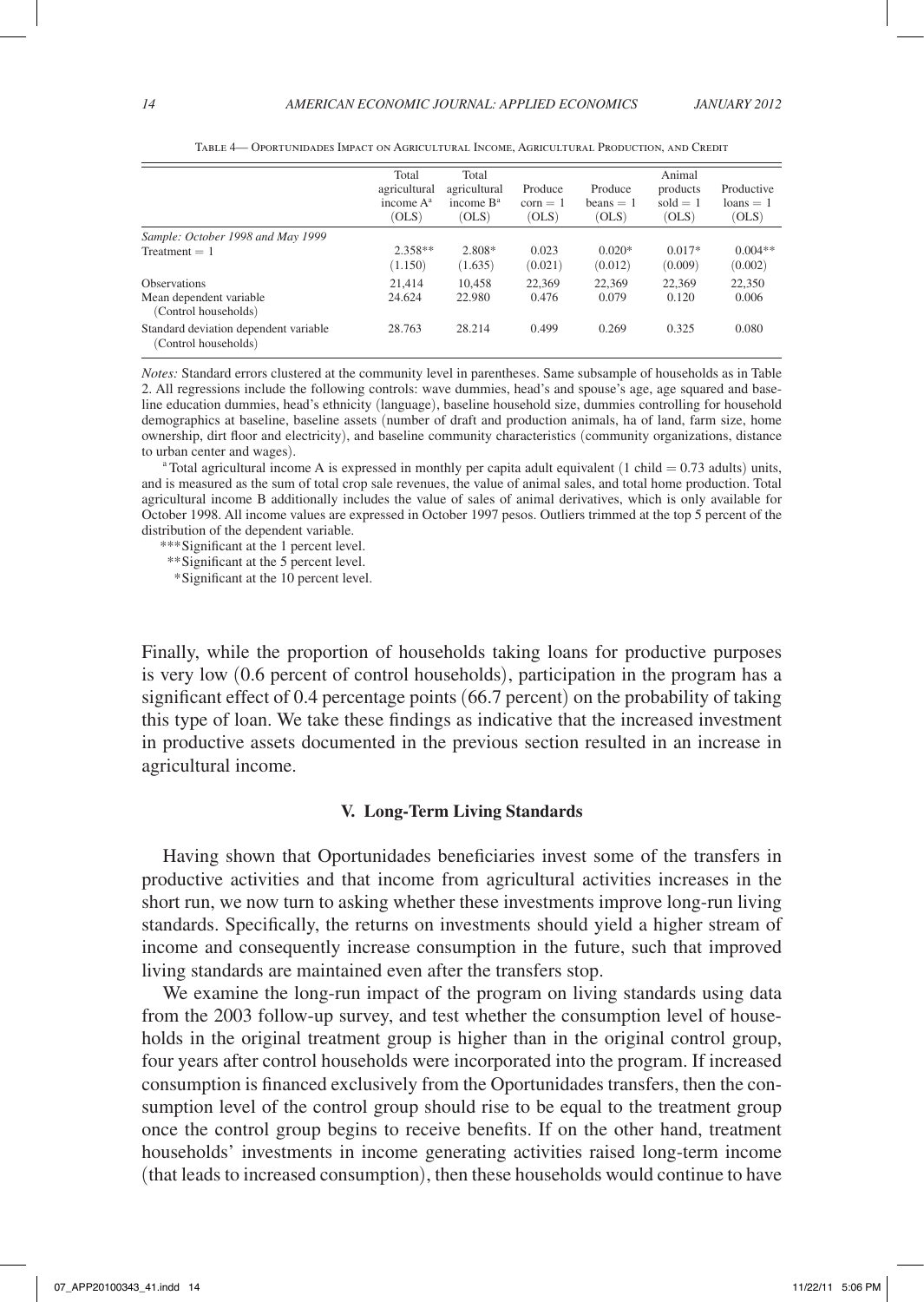higher incomes even after the incorporation of control households to the program. We also examine a number of alternative pathways that could explain higher treatment group consumption in 2003—including increases in unearned income from public and private transfers, earned income from labor supply, formal and informal

#### A. *Methods*

credit flows, and improved health—to rule out other plausible pathways.

Our measure of living standards is household consumption constructed as the sum of expenditures on 36 food and 24 nonfood items, plus the value of home produced consumption. Included in consumption are monetary transfers to others outside the household. Households are asked about the quantity and expenditures of goods purchased, as well as how much of their own production of that good was consumed. We use community level prices to impute the value of household production.24 We drop the top and bottom 1 percent of aggregate consumption values from the analysis. We get similar results if we trimmed the top and top and bottom

**AQ 6**

0.5 percent of values (see Table A4 in the online Appendix).

We also use monthly unearned and wage income per adult equivalent as dependent variables. Unearned income includes income from four different sources: Oportunidades transfers; transfers from PROCAMPO (a farm subsidy); net transfers from private sources including friends, neighbors, and relatives living outside the household; and the equivalent monthly amount from the total money borrowed over the past year, both to formal and informal money lenders. We measure total household wage income as earnings from working in a nonfamily business for all household members. All consumption and income variables are expressed in October 1997 prices and in per capita adult equivalent units, computed using an equivalence scale of 0.73 for nonadult household members, as defined earlier.

We estimate the program treatment impact on consumption, unearned income, and wage income using the following specification:

(3) 
$$
Y_{ij,2003} = \alpha_0 + \alpha_1 T_{ij,1999} + \sum_k \beta_k X_{ijk,1997} + \varepsilon_{ijt},
$$

trol for correlation within the community and over time.

where  $Y_{i,j,2003}$  denotes outcome of household *i* in community *j* in 2003;  $T_{i,j,1999}$  is a binary indicator equal to one if household *i* lived in a treatment community in 1998/1999 and was eligible for Oportunidades. The  $X_{ii,97}$  are the same baseline household and community characteristics as in model (1) of Section III, and are included in the regressions to reduce residual variance.<sup>25</sup> As before, the model is estimated using OLS and clusters the standard errors at the community level to con-

**AQ 7**

 $24$ We constructed an alternative consumption measure by multiplying the quantity for each item times median community prices. This measure yielded comparable results to the one used in the paper.<br><sup>25</sup>Results are robust to the exclusion of these baseline controls (available upon request).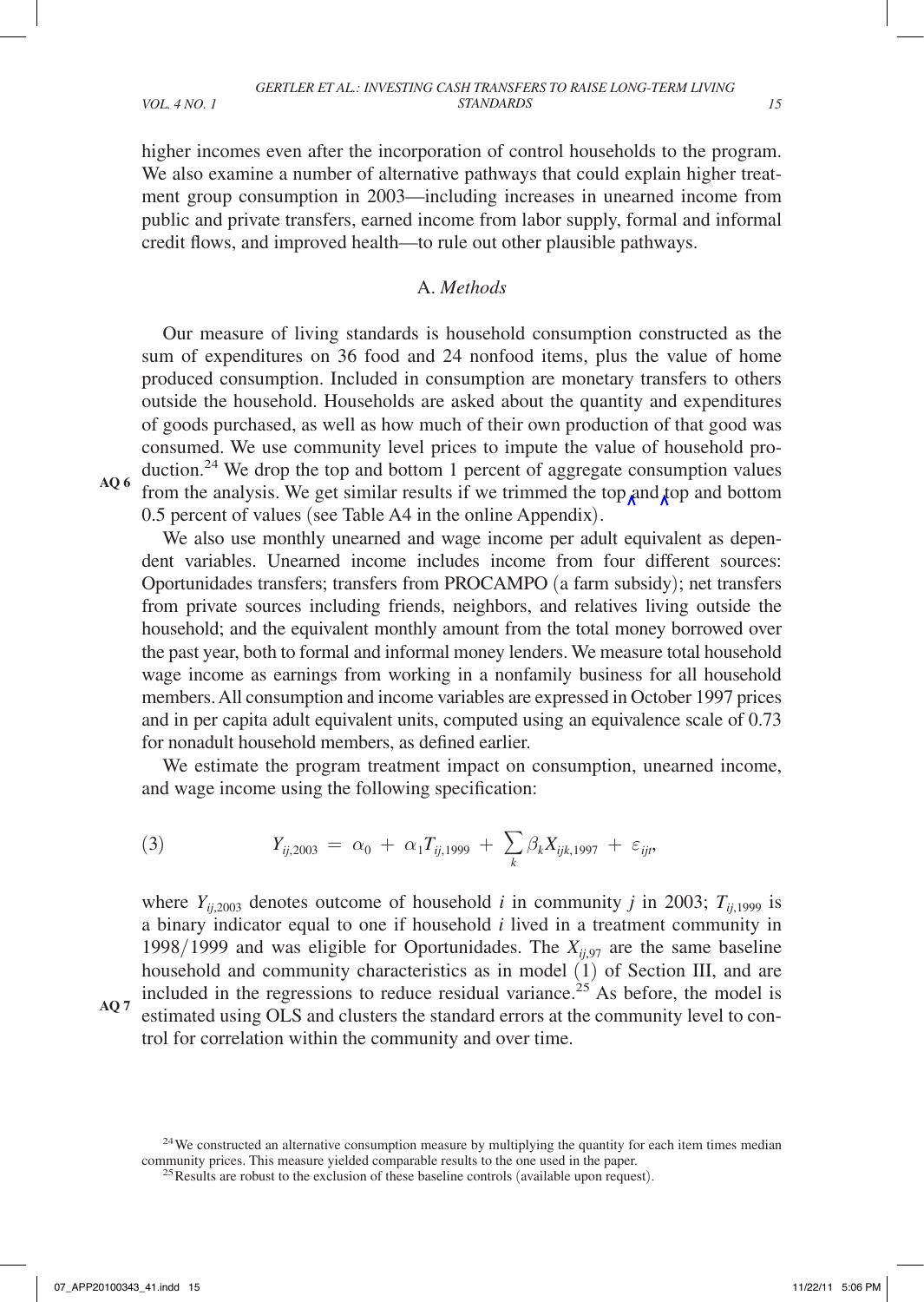|                                                                  | Consumption production<br>(OLS)<br>$\left(1\right)$ | Home<br>(OLS)<br>$\left( 2\right)$ | Oportunidades<br>transfers<br>(OLS)<br>(3) | <b>PROCAMPO</b><br>transfers<br>(OLS)<br>$^{(4)}$ | Total private<br>transfers<br>(OLS)<br>(5) | Amount<br>borrowed<br>(OLS)<br>(6) | Outside<br>wages<br>(OLS)<br>(7) |
|------------------------------------------------------------------|-----------------------------------------------------|------------------------------------|--------------------------------------------|---------------------------------------------------|--------------------------------------------|------------------------------------|----------------------------------|
| Sample: November 2003                                            |                                                     |                                    |                                            |                                                   |                                            |                                    |                                  |
| Original treatment                                               | $10.836**$                                          | $2.038*$                           | $-1.724$                                   | 0.153                                             | $-0.006$                                   | 0.066                              | 4.068                            |
| household $= 1$                                                  | (4.832)                                             | (1.091)                            | (1.328)                                    | (0.400)                                           | (0.340)                                    | (0.138)                            | (6.215)                          |
| <b>Observations</b>                                              | 10.166                                              | 9.984                              | 9.977                                      | 9.441                                             | 9.673                                      | 9.632                              | 8.754                            |
| Mean dependent variable<br>(control households)                  | 193.715                                             | 12.398                             | 49.448                                     | 4.575                                             | 3.213                                      | 1.070                              | 154.411                          |
| Standard deviation<br>dependent variable<br>(control households) | 118.345                                             | 22.531                             | 30.794                                     | 11.781                                            | 20.344                                     | 9.637                              | 134.508                          |
| Proportion dependent<br>variable $> 0$                           |                                                     | 0.510                              | 0.906                                      | 0.281                                             | 0.154                                      | 0.090                              | 0.660                            |

Table 5—Long-Term Consumption and Income Sources

*Notes:* Standard errors clustered at the community level in parentheses. Consumption is expenditures and includes home production. PROCAMPO is a public farm subsidy. Total private transfers include the total household amount received from neighbors, relatives, and friends. Amount borrowed includes money borrowed over past 12 months from all formal and informal loans, regardless of whether loan has been repaid. Outside wages include wages from working in a nonfamily business for all household members. All income variables are monthly, and expressed in October 1997 pesos and in per capita adult equivalent (1 child = 0.73 adults) units. Households in the top and bottom 1 percent of the consumption distribution have been excluded. All regressions include the following controls: wave dummies, head's and spouse's age, age squared and baseline education dummies, head's ethnicity (language), baseline household size adult equivalent, dummies controlling for household demographics at baseline, baseline assets (number of draft and production animals, ha of land, farm size, home ownership, dirt floor and electricity), and baseline community characteristics (community organizations, distance to urban center and wages). Outliers of income variables trimmed at the top 2 percent (top 5 percent for outside wages).

*\*\*\**Significant at the 1 percent level.

*\*\**Significant at the 5 percent level.

 *\**Significant at the 10 percent level.

#### B. *Consumption Results*

We find that household per capita consumption in 2003 is 10.84 pesos higher for original treatment households, and this difference is statistically significant (first column in Table 5). This impact amounts to a 5.6 percent increase in consumption for treatment households, even 4 years after controls started receiving program benefits. While we do not have agricultural production for the 2003 survey round, we do have home-produced consumption. We also find a significant increase in homeproduced consumption (significantly different from 0 at the 10 percent level), which is consistent with a sustained increase in agricultural productivity (second column in Table 5).

#### C. *Alternative Income Pathways*

In columns 3–7 of Table 5, we explore alternative income pathways, above and beyond investments, that could explain the difference in 2003 consumption levels. We find no differences in 2003 Oportunidades transfers, income from the PROCAMPO farm subsidy, net private transfers, income borrowed, and wage income between original treatment and control households.

Related literature also suggests that these other pathways are unlikely, as the program at best reduced income from these sources. In fact, while there is no evidence that the CCT program affected labor supply of adults during the experimental period,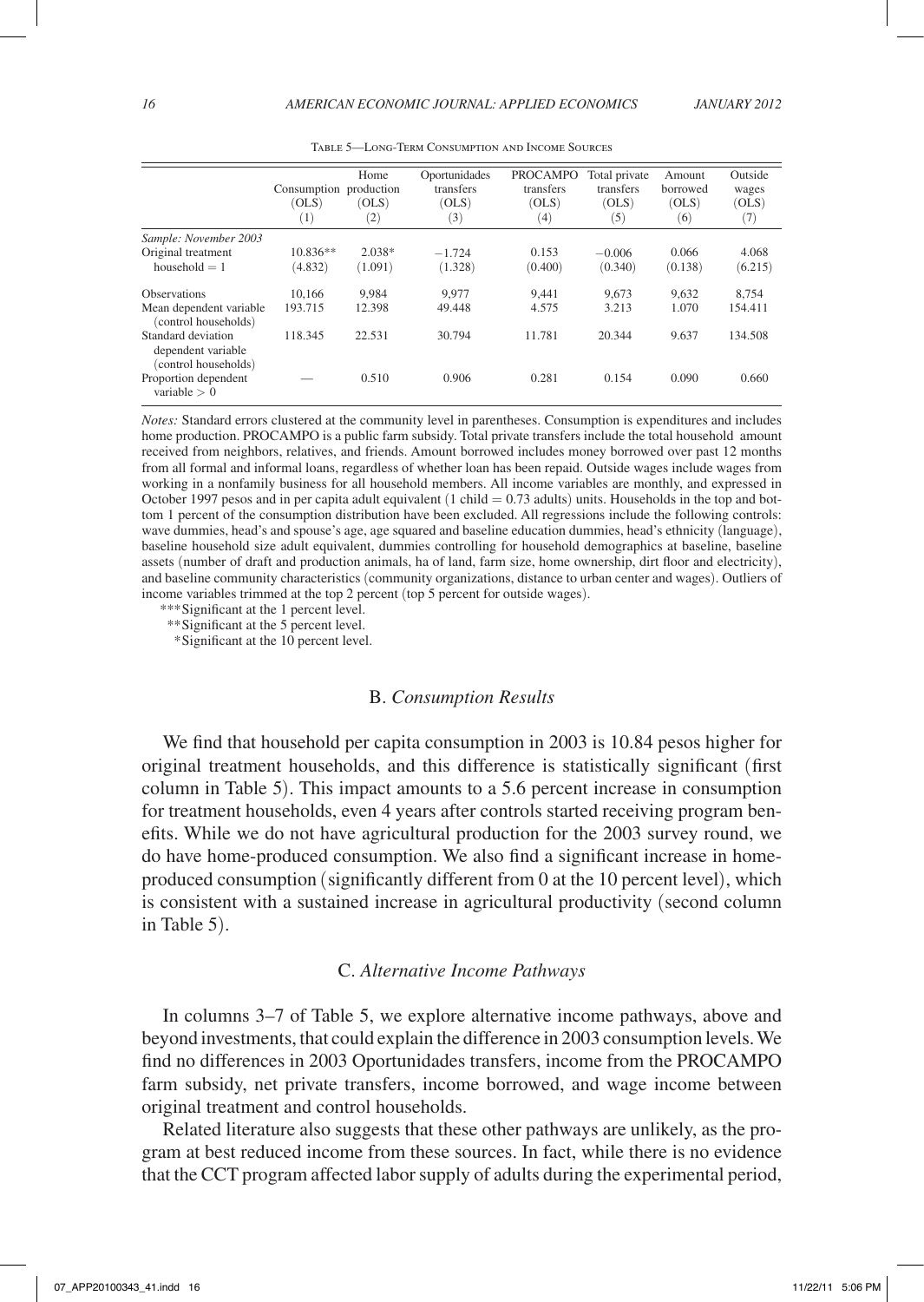|                                                               | Loans $= 1$<br>(OLS) | Consumption<br>$loans = 1$<br>(OLS) | Productive<br>$loans = 1$<br>(OLS) | Transfers from<br>friends $= 1$<br>(OLS) | Transfers to<br>friends $= 1$<br>(OLS) |
|---------------------------------------------------------------|----------------------|-------------------------------------|------------------------------------|------------------------------------------|----------------------------------------|
| Sample: October 1998 to November 1999                         |                      |                                     |                                    |                                          |                                        |
| $Treatment = 1$                                               | 0.000<br>(0.005)     | $-0.001$<br>(0.003)                 | $0.004**$<br>(0.002)               | $-0.005$<br>(0.006)                      | $-0.001$<br>(0.001)                    |
| Waves: October 1998 and May 1999                              | Y                    | Y                                   | Y                                  |                                          |                                        |
| Waves: October 1998 and November 1999                         |                      |                                     |                                    | Y                                        | Y                                      |
| <b>Observations</b>                                           | 22,357               | 22,350                              | 22,350                             | 22,245                                   | 22.243                                 |
| Mean dependent variable<br>(control households)               | 0.039                | 0.017                               | 0.006                              | 0.073                                    | 0.004                                  |
| Standard deviation dependent variable<br>(control households) | 0.193                | 0.130                               | 0.080                              | 0.260                                    | 0.066                                  |

Table 6—Oportunidades Impact on Credit by Type of Loan

*Notes:* Standard errors clustered at the community level in parentheses. Same subsample of households as in Table 2. All regressions include the following controls: wave dummies, head's and spouse's age, age squared and baseline education dummies, head's ethnicity (language), baseline household size, dummies controlling for household demographics at baseline, baseline assets (number of draft and production animals, ha of land, farm size, home ownership, dirt floor and electricity), and baseline community characteristics (community organizations, distance to urban center and wages).

*\*\*\**Significant at the 1 percent level.

*\*\**Significant at the 5 percent level.

 *\**Significant at the 10 percent level.

Parker and Skoufias (2000) and Skoufias an Parker (2001) show that it reduced the labor supply of school-age children in salaried and nonsalaried activities, so that they could attend school. Moreover, there is evidence that Oportunidades transfers crowded out some private transfers from relatives and friends during the first year of program exposure (Albarran and Attanasio 2005).

#### D. *Formal and Informal Credit Pathways*

In Table 6, we investigate whether Oportunidades has had any impact on formal and informal credit arrangements amongst treatment households, including soft loans to and from friends and relatives, using data from the experimental period. We do not find any impact of the program on private transfers and formal loans *received* by the household, nor on transfers *sent out*, suggesting that there was no money to be repaid at later dates that could increase long-term consumption of treatment households above the level of control households.

## E. *Health Pathways*

We also explore a further pathway that may explain the increased levels in household consumption and agricultural income observed amongst treatment households, namely increased productivity resulting from improved long-run health. While Gertler and Boyce (2001) show short-term positive health effects of Oportunidades on adults; in later work, Fernald, Gertler, and Hou (2008) show negative health effects of the program in terms of increased weight and hypertension. Thus, existing evidence on health is inconclusive and could affect effective labor supply positively or negatively.

In Table 7, we test for long-run health differences using 2003 data and the same econometric specification outlined in equation (3), but estimated at the individual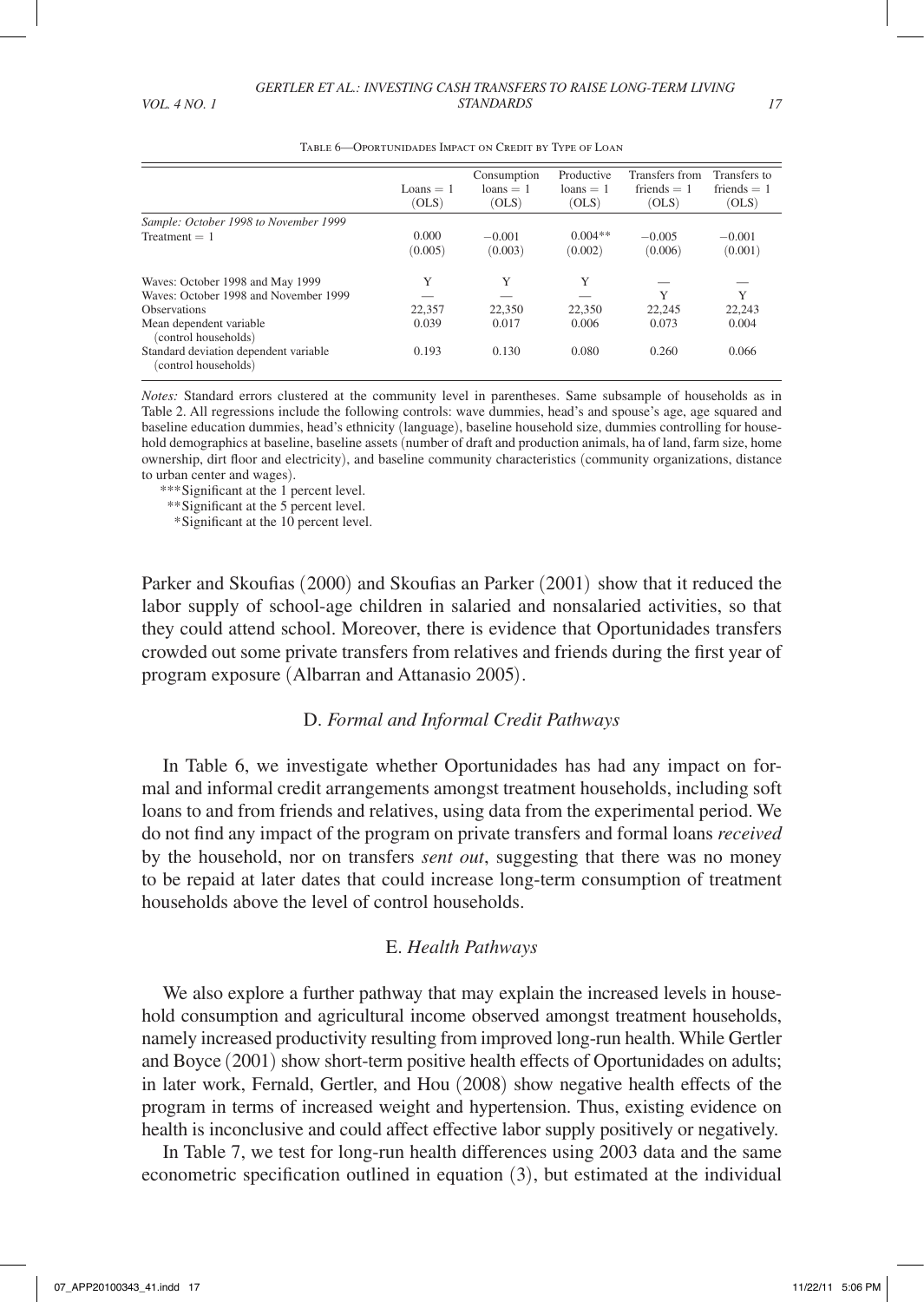|                                                                        | $Sick = 1$<br>(OLS) | Number<br>days sick<br>(OLS) | Inactivity<br>$=1$<br>(OLS) | Number<br>davs<br>inactivity<br>(OLS) | Number km<br>walk without<br>getting tired<br>(OLS) | Ability to<br>perform<br>moderate<br>ADL <sub>s</sub><br>(OLS) | Ability to<br>perform<br>vigorous<br>ADL <sub>s</sub><br>(OLS) |
|------------------------------------------------------------------------|---------------------|------------------------------|-----------------------------|---------------------------------------|-----------------------------------------------------|----------------------------------------------------------------|----------------------------------------------------------------|
| Sample: November 2003                                                  |                     |                              |                             |                                       |                                                     |                                                                |                                                                |
| Original treatment household $= 1$                                     | 0.007<br>(0.009)    | 0.113<br>(0.080)             | 0.001<br>(0.005)            | $-0.074$<br>(0.050)                   | $-0.013$<br>(0.150)                                 | $-0.005$<br>(0.008)                                            | $-0.007$<br>(0.010)                                            |
| <b>Observations</b><br>Mean dependent variable<br>(control households) | 24,679<br>0.131     | 24,679<br>7.227              | 24,679<br>0.057             | 24,679<br>8.138                       | 24,253<br>5.408                                     | 24,689<br>1.131                                                | 24,685<br>1.194                                                |

Table 7—Oportunidades Impact on Long-Term Health of Prime Age Adults (*18 to 64 Years Old*)

*Notes:* Standard errors clustered at the community level in parentheses. Same subsample of households as in Table 5. All regressions include the following controls: wave dummies, head's and spouse's age, age squared and baseline education dummies, head's ethnicity (language), baseline household size ae, dummies controlling for household demographics at baseline, baseline assets (number of draft and production animals, ha of land, farm size, home ownership, dirt floor and electricity), and baseline community characteristics (community organizations, distance to urban center and wages). Information for all dependent variables refers to last month.

level and controlling for relevant individual characteristics, such as age, age squared and gender. Dependent variables include the self-reported health status of all prime age adults (ages 18–64) in the household, including whether the individual was sick over the last month, whether she was inactive, and various measures of Activity of Daily Living (ADLs). We find no differences in the long-term health of individuals in the original treatment and control groups, and thus exclude health as a likely pathway toward increased investment and consumption.

Based on this, we conclude that the most plausible remaining source of income to finance the additional consumption is income generated through the Oportunidades financed investment in family farm and microenterprises that households in the original treatment group made during the 18-month experimental period from 1998–1999.

#### F. *Marginal Propensity to Consume Transfers*

To interpret the long-run differences in consumption as the result of increased investment early on in the program, we must assume that the long-term marginal propensity to consume (MPC) out of transfers was the same for treatment and control households by 2003. If not, treatment households might have higher consumption simply by consuming more of the 2003 current transfers compared to controls. Despite the random assignment and baseline balance, we might observe different MPCs out of transfers if the MPC changes with duration on the program. However, one would expect that after some initial period of adjustment, the MPC would stabilize. Hence, it is likely that in 2003, four years after the control group was enrolled, the MPC of the control group would have converged to the MPC of the treatment group.

While we cannot test this directly, we can observe how the MPC changed over time for treatment households during the experimental period and test whether it stabilized during this period. To do so, we use data from the first three rounds collected during the experimental period (October 1998, May 1999, and November 1999). We regress monthly household consumption expenditures against a treatment dummy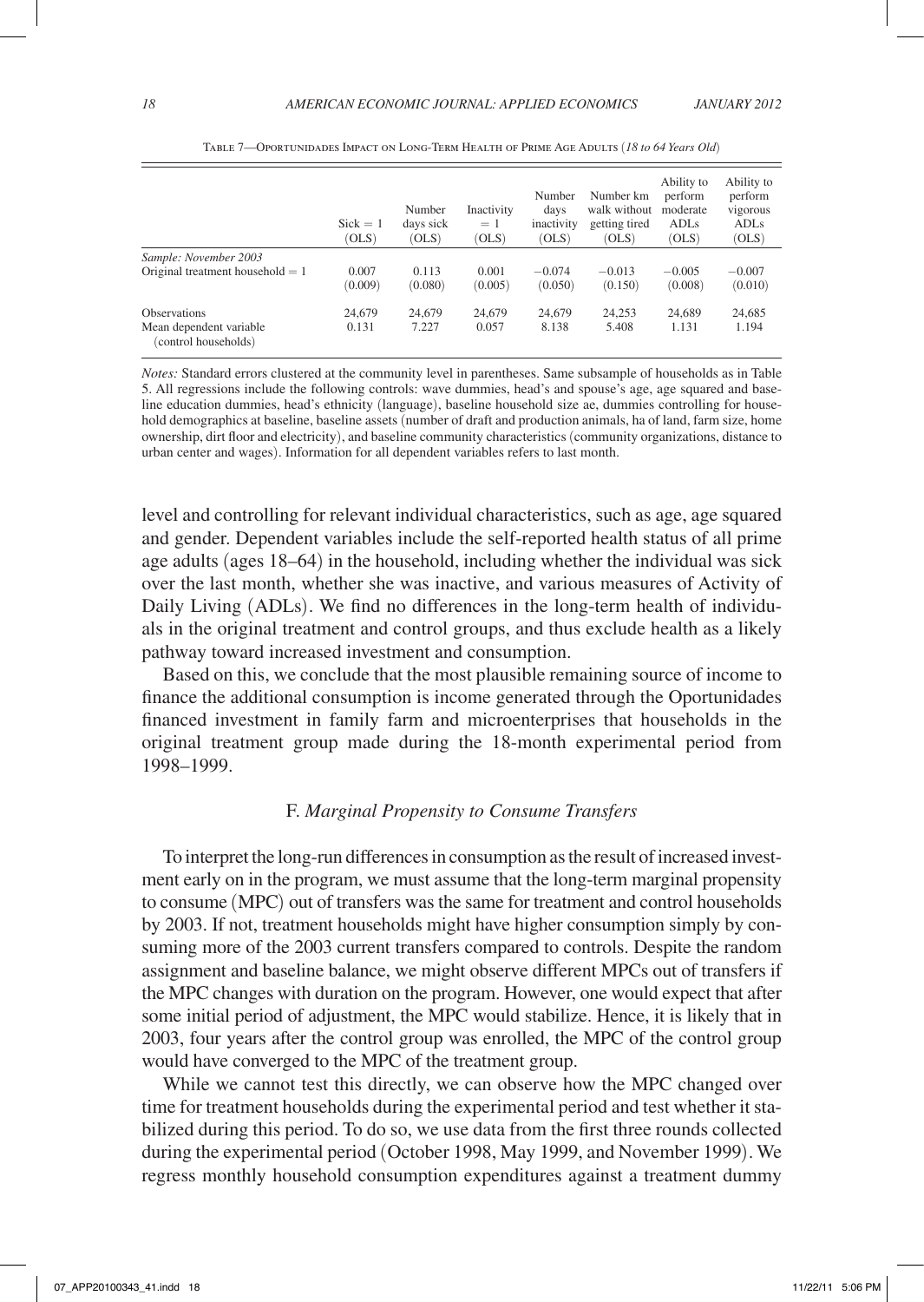|                                       | Average treatment effect<br>on consumption<br>per capita adult equivalent | Actual transfer per<br>capita adult equivalent<br>(treatment households) | Estimated<br>monthly MPC |
|---------------------------------------|---------------------------------------------------------------------------|--------------------------------------------------------------------------|--------------------------|
| Sample: October 1998 to November 1999 |                                                                           |                                                                          |                          |
| October 1998                          | 17.613***                                                                 | 24.196                                                                   | $0.728***$               |
|                                       | (2.899)                                                                   | (16.128)                                                                 | (0.250)                  |
| May 1999                              | $16.033***$                                                               | 38.691                                                                   | $0.414***$               |
|                                       | (2.662)                                                                   | (25.027)                                                                 | (0.077)                  |
| November 1999                         | 14.596***                                                                 | 31.141                                                                   | $0.469***$               |
|                                       | (2.874)                                                                   | (21.207)                                                                 | (0.110)                  |

Table 8—Oportunidades Impact on Consumption and Marginal Propensity to Consume (MPC) by Wave during Experimental Period (*October 1998*–*November 1999*)

*Notes:* Estimates in column 1 come from regressing treament on per capita adult equivalent (1 child = 0.73 adults) units for the three experimental rounds (*n* = 32,124). The measure of consumption used is total expenditures and does not include home production. As such, it is defined for three data rounds: October 1998, May 1999, and November 1999. In all regressions standard errors are clustered at the community level and include the following controls: wave, municipality and wave  $\times$  municipality dummies, head's and spouse's age, age squared and baseline education dummies, head's ethnicity (language), baseline household size, dummies controlling for household demographics at baseline, baseline assets (number of draft and production animals, ha of land, farm size, home ownership, dirt floor and electricity), and baseline community characteristics (community organizations and distance to urban center). All values are expressed in October 1997 pesos. Outliers trimmed at the top and bottom 1 percent of the consumption distribution.

*\*\*\**Significant at the 1 percent level.

*\*\**Significant at the 5 percent level.

 *\**Significant at the 10 percent level.

interacted with time dummies, time dummies, and the same baseline covariates used in the 2003 consumption regression above.

We report the coefficients of treatment by wave dummies in the first column of Table 8. These coefficients are the average difference in consumption expenditures between the treatment and control groups for each of the survey rounds. In the next column, we report the average monthly transfer per adult equivalent in each survey round and in the last column, the MPC out of transfers calculated as the coefficient in the first column divided by the average transfer reported in the second column. We show that while the MPC goes down between October 1998 and May 1999, it then levels out and remains constant between May and November 1999. Assuming that control households react in a similar fashion, with the MPC stabilizing soon after initiating participation on the program, all households would have a similar MPC by 2003, and we can rule out different MPCs between treatment and control households as a potential explanation for differences in long-run consumption.

#### **VI. Falsification Tests**

In this section, we conduct falsification tests that lend additional confidence in the validity of our results in Sections III–V. Since the randomization of treatment balanced the evaluation sample of eligible households at baseline (Table 1), the primary threat to our results is the possible existence of other time varying changes that were different in treatment versus control areas and that could explain the difference in observed asset ownership and consumption levels in the post period. For example, asset prices and economic growth could have changed differentially in treatment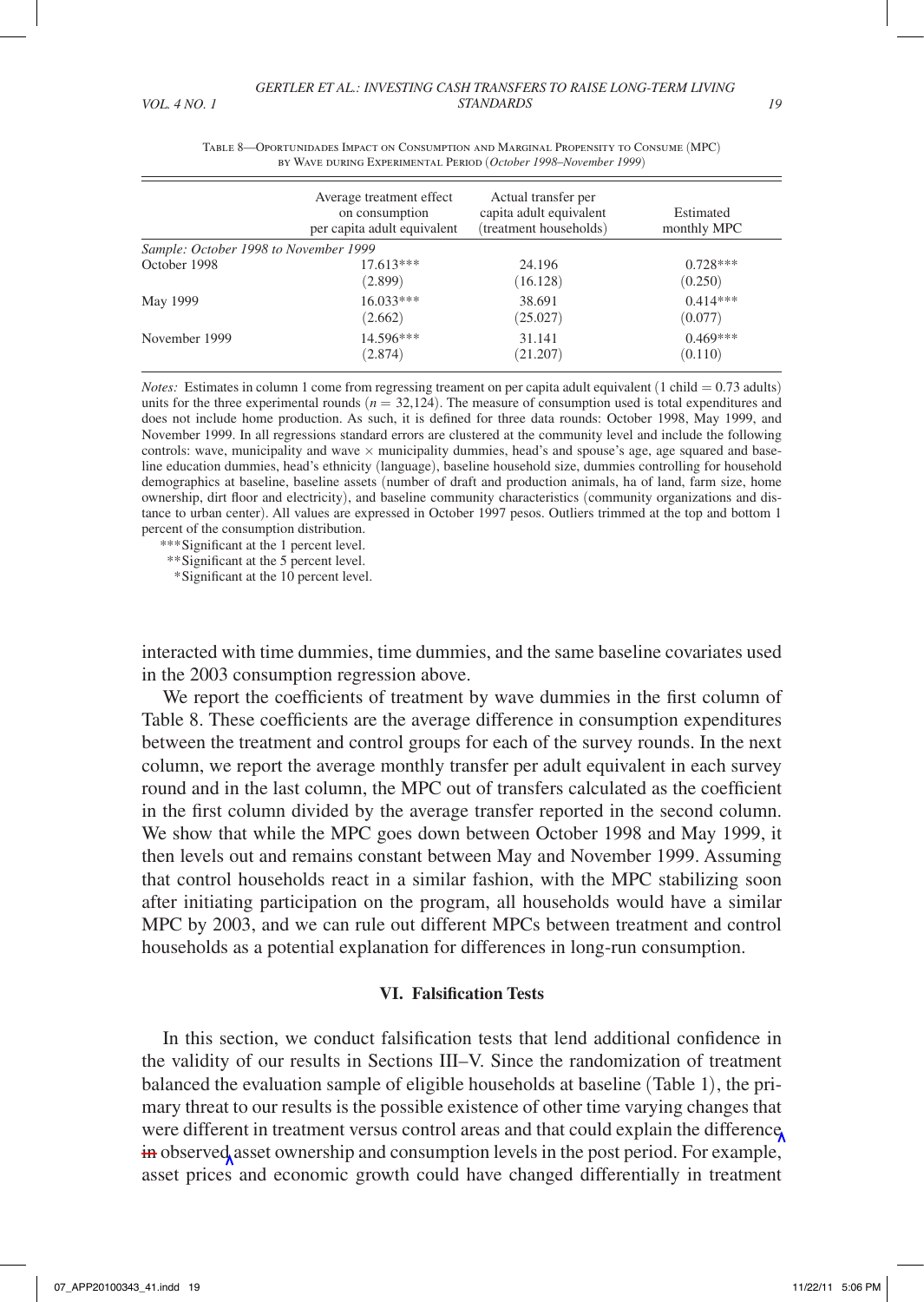and control communities, or other public programs could have been introduced in the treatment areas and not in the control areas.

A specific concern is that the program generated general equilibrium effects that drive changes in investment behavior. Oportunidades infused small rural communities with large amounts of transfers to over half their residents, potentially increasing prices in treatment communities. In this scenario, the effects of transfers on increased microenterprise and farm activities shown could simply reflect increases in local prices. However, there is no evidence that differential prices are driving our results. Hoddinot and Skoufias (2004) and Angelucci and De Giorgi (2009) find no differences in food prices in treatment and control communities. In addition, we find no differences in community-level wage rates or animal prices during the experimental period (Table A2 in the online Appendix).

We also test for the possibility of differential unobserved time varying factors using the sample of households that were ineligible to participate in Oportunidades based on wealth. If differential time varying changes in unobservable community characteristics explain the differential level of assets and consumption observed in the post-intervention period, then we would also expect to see that ineligible households living in treatment communities have higher asset and consumption levels than ineligible households living in control communities. Hence, we replicate the main analysis in the paper, so far using the sample of ineligibles to help rule out general equilibrium effects.<sup>26</sup> Results reported in the online Appendix, show no effect on agricultural assets and microenterprises (Table A6), no effect on agricultural production or income (Table A7), and no effect on consumption in 2003 (Table A8). However, we do find an effect on productive loans (sixth column in Table A7), which is consistent with results reported in Angelucci and De Giorgi (2009).

# **VII. Marginal Propensity to Invest and Long Runner Streets**

In this section, we estimate how much of the transfer is consumed versus invested—i.e., the marginal propensity to consume (MPC), and the return on transfers in terms of long-term consumption via the investment pathway, which we call the marginal investment effect (MIE). The MPC and the MIE characterize two principal pathways through which transfers affect living standards. First, households can increase living standards in the short run by spending part of the current cash transfer. This amount is just the marginal propensity to consume transfers. Transfers not consumed are saved or invested, so that the marginal propensity to invest transfers is equivalent to (1–MPC). Second, if households indeed invest part of the transfer in productive activities as shown in the previous sections, the return on that investment should yield higher income and consequently increase consumption in future periods. The first pathway represents a temporary increase in living standards that disappears when transfers stop, while the second pathway

<sup>&</sup>lt;sup>26</sup>The subsample of ineligible households includes 3,212 households in treatment communities, and 2,038 households in control communities. To verify that ineligible households were also balanced at baseline, we compare their baseline characteristics, and find no statistical differences in 32 of the 35 key dependent and independent variables considered (see Table A5 in the online Appendix).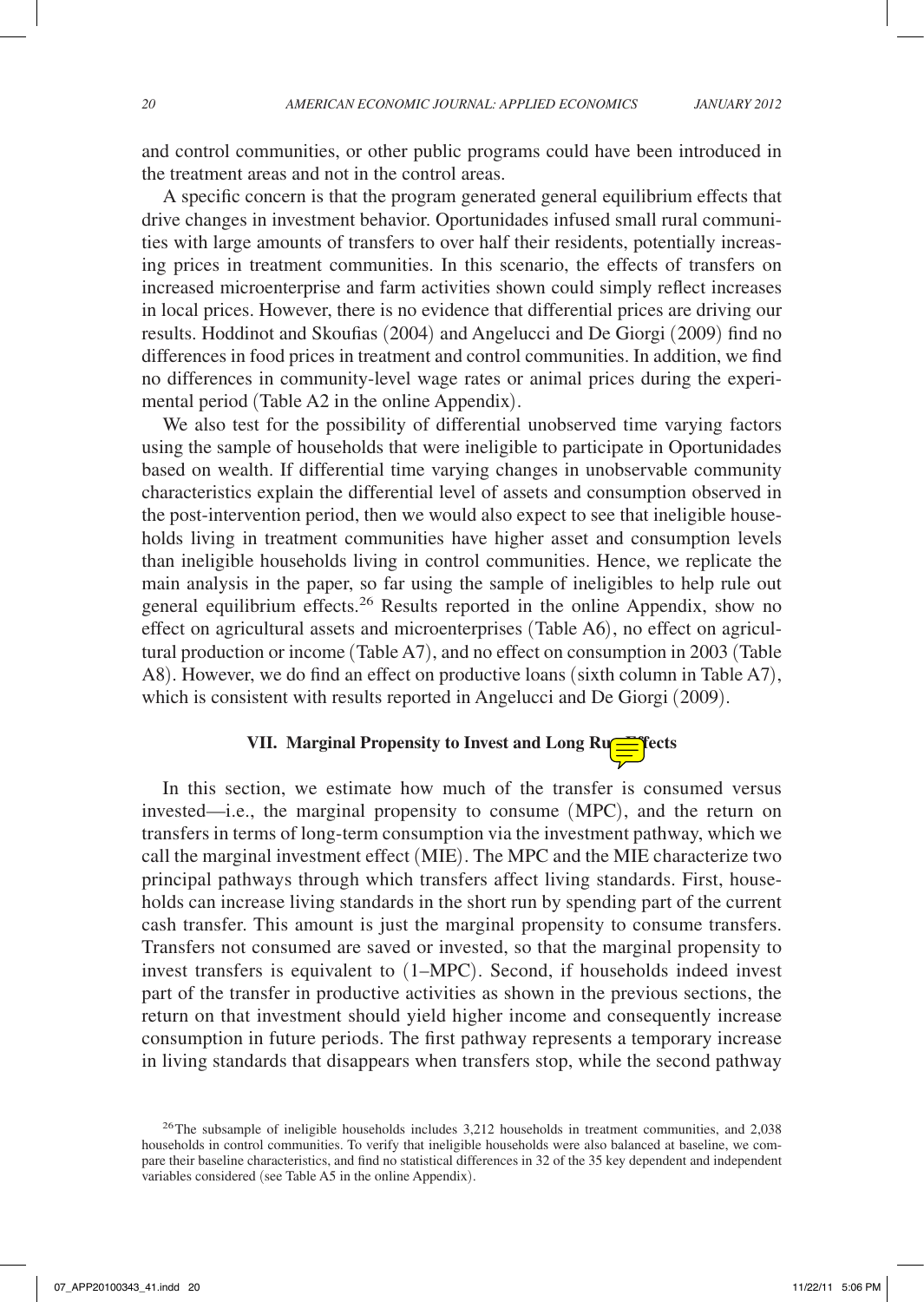represents a long-term improvement in living standards that may be maintained even after the transfers come to an end.

#### A. *Empirical Specification*

The basic insight that we use to obtain an empirical specification is that we should be able to extract the MPC and MIE from a model that relates current consumption as a function of current and lagged transfers. We argue that contemporaneous transfers affect current consumption if they are used to purchase goods and services, whereas current transfers not used to purchase goods or services in the present are invested, and any increase in income from this investment is realized at a later point in time. In this setting, lagged or past transfers can only affect current consumption if they were invested in productive activities that generate income today.

Since our objective is limited to decomposing the effect of transfers on consumption into the MPC and MIE effects as opposed to welfare analysis, we do not build the empirical specification up from first principles nor do we try to identify structural parameters. Rather, we build the specification from a set of stylized relationships. We start with an analog to the classic consumption function (e.g., Friedman 1957; Hall 1978; Musgrove 1979; Paxson 1992) that specifies current consumption as a function of current income. We assume that consumption can be expressed as a linear function of income,

$$
C_{ijt} = \varphi + \phi Y_{ijt},
$$

where  $C_{ijt}$  is consumption per adult equivalent for household  $i$  living in community *j* in period *t*;  $Y_{ijt}$  is income per adult equivalent for household *i* living in community *j* in period *t*; and  $\phi$  is the MPC. Then,  $(1 - \phi)$  is the marginal propensity to invest (MPI), or the share of income invested.

Income comes from earned income,  $Y_{ijt}^e$ , and from unearned transfers,  $T_{ijt}$ . Earned income comes either through wages generated from participating in the labor market or through enterprise income generated by using capital and labor in production. Hence, earned income is a function of capital assets and labor market wages. We formalize this in a linear relationship,

(5) 
$$
Y_{ijt}^e = \alpha_0 + \alpha_a A_{ijt} + \alpha_w W_{jt} + \varepsilon_{ijt},
$$

where  $A_{ijt}$  is household *i*'s assets used in the enterprise in period *t*;  $W_{it}$  is the local labor market *j*'s wage rate in period *t*; and  $\varepsilon_{i}$  is a random productivity shock at both individual and community level—i.e., illness or a weather shock.

Assets are accumulated over time through investing part of current income. Specifically, today's assets are equal to last period's investment in assets, i.e., the share of income invested in the previous period plus the depreciated value of last period's assets:

(6) 
$$
A_{ijt} = (1 - \phi)(Y_{ij,t-1}^e + T_{ij,t-1}) + (1 - \delta)A_{ij,t-1},
$$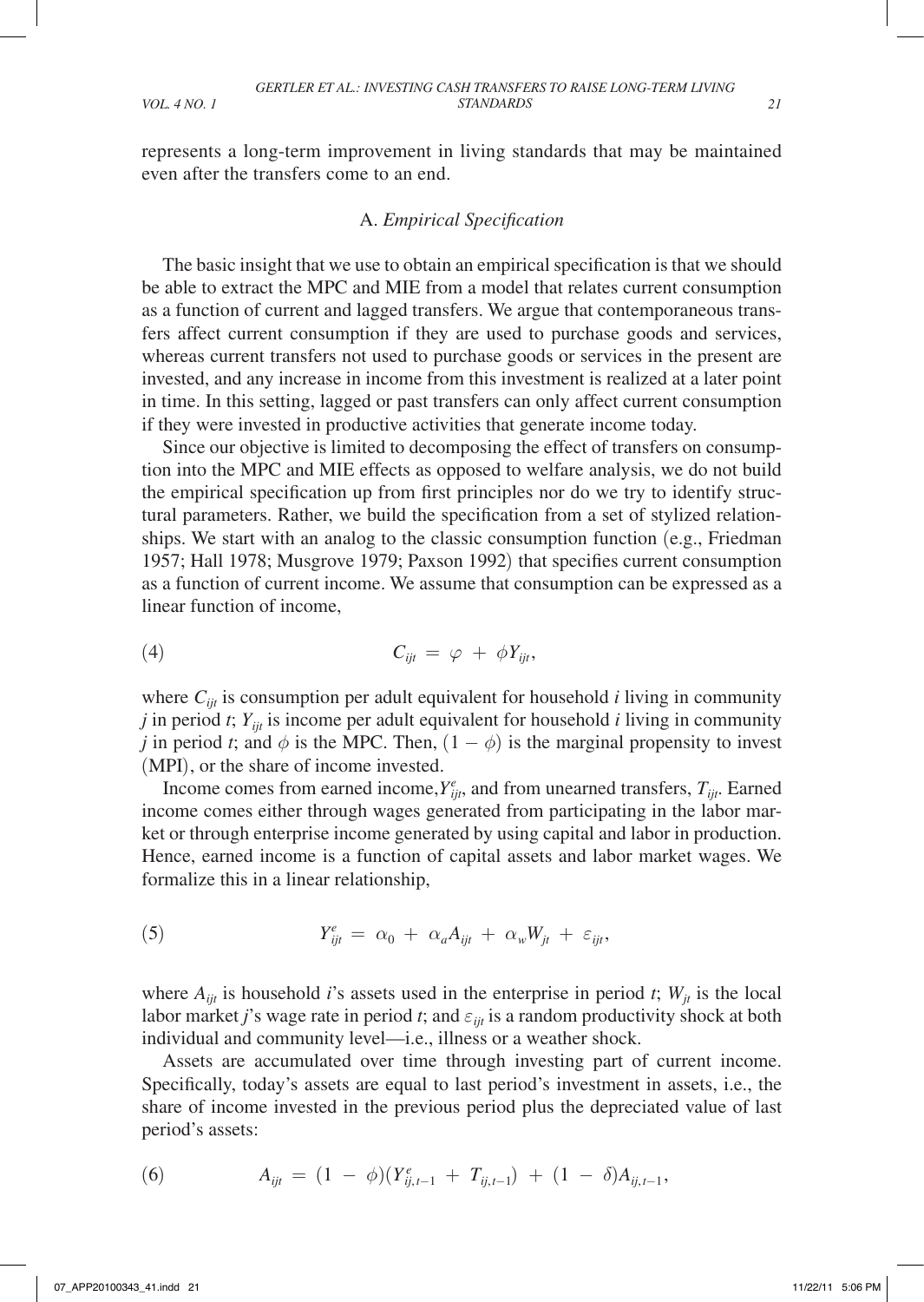where  $\delta$  is the one-period depreciation rate of assets. We solve the asset accumulation equation recursively to get

(7) 
$$
A_{ijt} = \gamma_0 + \sum_{s=0}^{t-1} \gamma_{1s} T_{ijs} + \gamma_2 A_{ij0} + \sum_{s=0}^{t-1} \gamma_{4s} W_{js} + \sum_{s=0}^{t-1} \eta_{ijs},
$$

where current assets are a function of lagged transfers, endowments of capital, the history of wage rates (and other input prices), and the history of productive random shocks.

The coefficients on each of these terms are a function of the production function parameters, the MPC, and the depreciation rate. They change over time, becoming more complex functions as the number of lagged periods grows and up to some point where they stabilize. This is because assets depreciate, and hence there is a point in time where the lagged values of transfers, wage rates, and shocks eventually have no influence on current income and investment or assets. Indeed, the number of lagged periods in this equation depends on the depreciation rate of assets—the higher the depreciation rate, the lower the number of lags.

Finally, we substitute the asset equation (7) into the income equation (5), and that into the consumption function in equation (4), to obtain the specification that we estimate:

$$
(8) \tC_{ijt} = \rho_0 + \phi T_{ijt} + \sum_{s=0}^{t-1} \rho_{1s} T_{ijs} + \rho_2 A_{ij0} + \sum_{s=0}^{t} \rho_{3s} W_{js} + \sum_{s=0}^{t} \mu_{ijs}.
$$

Equation (8) specifies current consumption as a function of current transfers, the history of lagged transfers, endowments of capital, the history of wage rates (and other input prices), and an error term that is a function of preferences, and the history of productivity and labor market shocks. In this specification, the  $\epsilon$ oefficient on current transfers,  $\phi \equiv$  he MPC; and the coefficients on lagged transfers, **Fr** is the MIE—i.e., the effect of one peso of transfers on consumption via the investment pathway.

#### B. *Data and Identification*

We estimate equation (8) using data from the four waves of the ENCEL surveys that collected detailed information on both purchased and home produced goods namely October 1998, May 1999, November 2000, and November 2003. In addition, we link the ENCEL to administrative records of transfer payments that provide information on the amount and timing of money transferred to each household. We use these data to construct current transfers and lagged cumulative transfers, the new variables needed for the estimation of equation (8).

As discussed at length in Section IB and shown in Table 9, program rules stipulate that differently composed households receive different transfer amounts. The actual transfer amount received by a household in a given period depends on how many of the household's eligible children do attend school. The actual bimonthly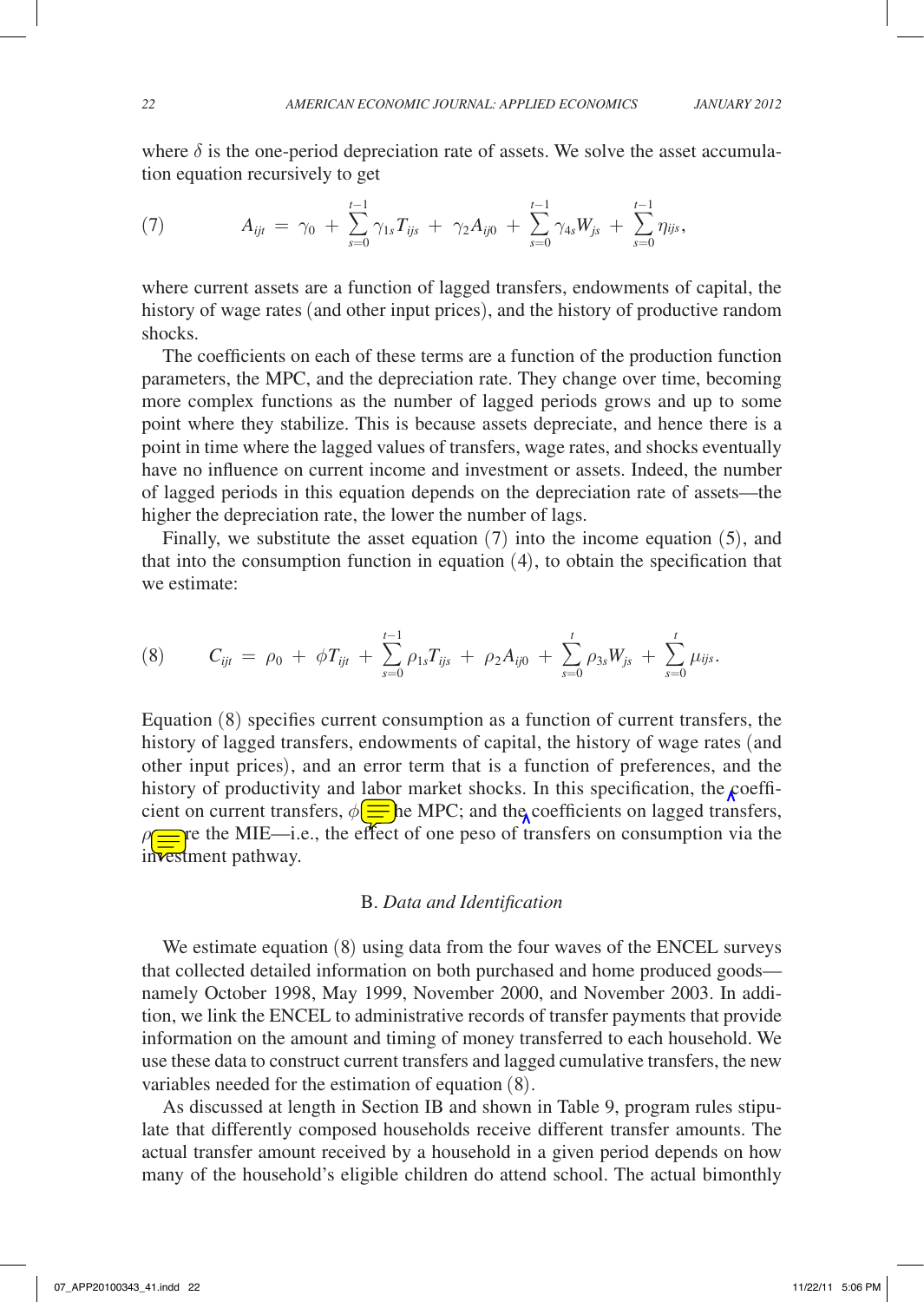| Transfer component               | Level                   | Grade    | <b>Boys</b> | Girls |
|----------------------------------|-------------------------|----------|-------------|-------|
| Education stipend                | Primary school          | 3rd year | 60          | 60    |
|                                  |                         | 4th year | 70          | 70    |
|                                  |                         | 5th year | 90          | 90    |
|                                  |                         | 6th year | 120         | 120   |
|                                  | Junior high school      | 1st year | 175         | 185   |
|                                  |                         | 2nd year | 185         | 205   |
|                                  |                         | 3rd year | 195         | 225   |
| School supplies stipend          | Primary, first payment  |          | 80          | 80    |
|                                  | Primary, second payment |          | 40          | 40    |
|                                  | Junior high school      |          | 150         | 150   |
| Nutritional stipend (per family) |                         |          |             | 90    |
| Transfer cap (per family)        |                         |          |             | 550   |

Table 9—Oportunidades Monthly Transfer Amounts in October 1997 Pesos

*Notes:* Transfer amounts are adjusted for inflation every semester according to the consumer price index published by the Bank of Mexico (http://www.banxico.org.mx/politica-monetaria-e-inflacion/estadisticas/inflacion/indicesprecios.html). Transfer cap is the maximum transfer amount awarded for basic education (primary school and junior high) and nutrition.

*Source:* Oportunidades (www.oportunidades.gob.mx).

transfer for household *i* in community *j* at each time *t*,  $T_{ijt}$ , can be calculated by applying the values from Table 9 to the following formula:

(9) 
$$
T_{ijt} = \min(T_{\max}, BT_t + \sum_c ST_{ct} K_{cijt}),
$$

where  $T_{\text{max}}$  is the maximum potential transfer possible in time  $t$  (recall that there is a cap to the total transfer amount a household can receive at any point in time);  $BT_t$ is the basic nutrition transfer amount to a household in time  $t$ ;  $ST<sub>ct</sub>$  is the transfer amount for a child of type *c* (i.e., based on grade and sex) who attends school; and  $K_{\text{crit}}$  is the number of children of type  $c$  in household  $i$  who attend school in period *t*. In the analysis, we use the precise amount of transfers paid to each household in each period, as reported in the administrative data, but we use the above formula to confirm that the government followed the rules.

In addition to the current transfer amounts in a specific period, we calculate the total past transfers received and accumulated by a household up to time *t* − 1. Past cumulative transfers are the product of how long the family has been on the program and the transfer amount per period. Formally, for family *i* living in community *j*, cumulative transfers through period  $t - 1$  are

(10) 
$$
\sum_{s=0}^{t-1} T_{ijs} = R_{98} \left( \sum_{s=4/98}^{t-1} T_{ijs} \right) + (1 - R_{98}) \left( \sum_{s=11/99}^{t-1} T_{ijs} \right),
$$

where  $\sum_{s=0}^{t-1} T_{ijs}$  are cumulative transfers received by household *i* through period  $t - 1$ ;  $R_{98}$  is equal to one if the household was randomized to start the program in April 1998 (treatment households);  $(1 - R_{98})$  equals one if the household was randomized to start the program 18 months later (control households); and  $T_{ijs}$  is household *i*'s actual current transfer in period *s* as calculated by equation (9).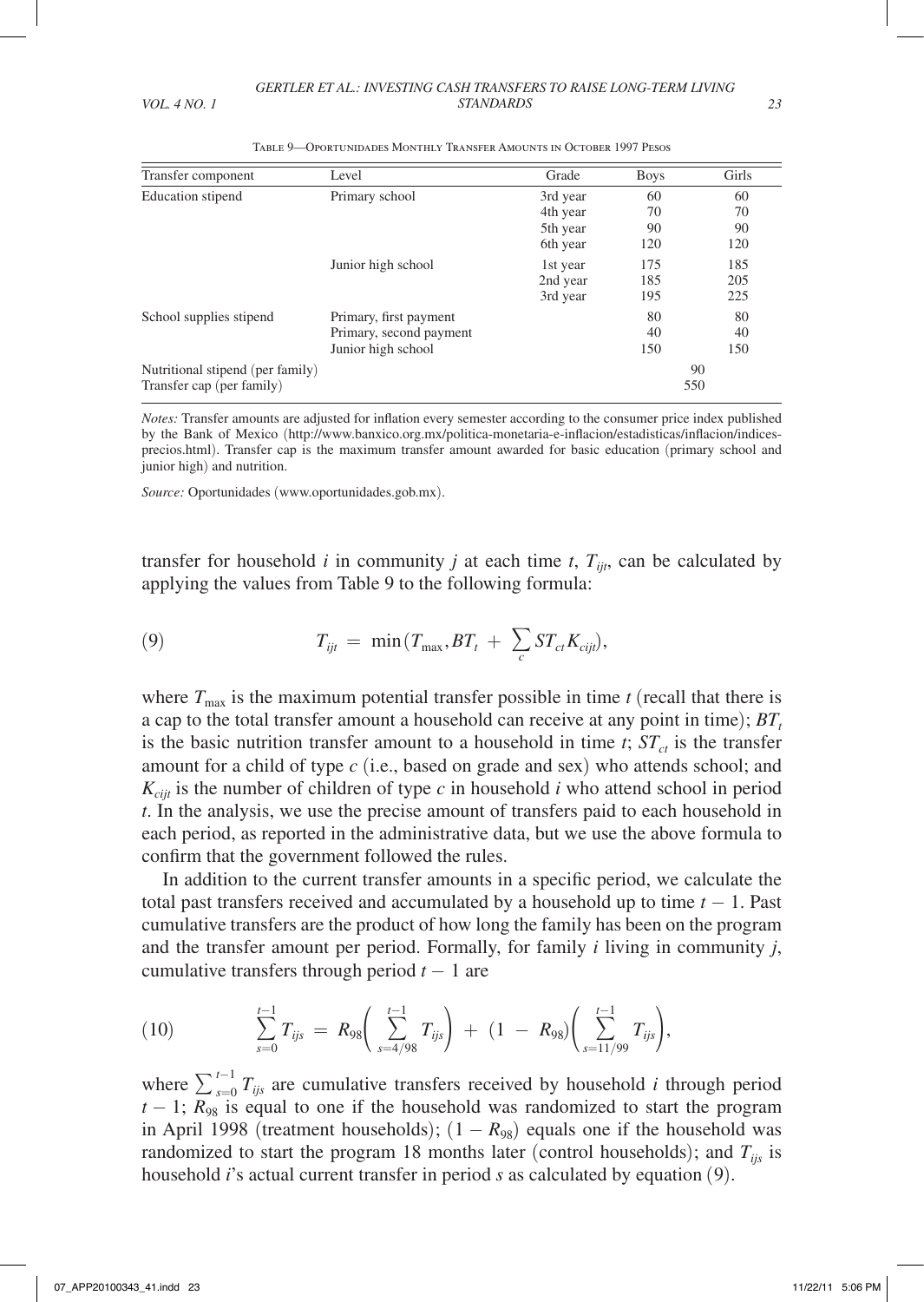In equation (8), the coefficient on past cumulative transfers changes the longer in the past the transfer was made. Hence, we do not enter total cumulative past transfers as a single variable. Rather, we enter past transfers,  $\sum_{s=0}^{t-1} T_{ijs}$ , in three lagged variables  $(s = 1, 2, 3)$ : the amount of transfers the household received in the 12 months prior to the current transfers  $(s = 1)$ , the amount of transfers the household received from the thirteenth through the twenty-fourth month prior to the current transfers  $(s = 2)$ , and the amount of transfers the household received more than 24 months prior to the current transfer  $(s = 3)$ .

One potential concern with this specification is that the current and cumulative transfer amounts that the household actually receives are determined in part by whether children attend school. If a household sends their children to work instead of going to school, then the family would have lower transfers but higher income from the child's work. This would imply a downward biased estimate of the MPC and an upward biased estimate of the MPI. In reality, this is a concern for our estimates given that Parker and Skoufias (2000) and Skoufias and Parker (2001) find that the program reduces child labor and increases enrollment in junior high (secondary) schools as the opportunity cost of these children being in the labor force is now higher. Schultz (2004) also finds positive effects for primary school and, more notably, junior high school enrollment for boys and girls.

We solve this problem by instrumenting current transfers and past cumulative transfers with the maximum potential current and maximum potential past cumulative transfers, respectively, that a family could achieve if the maximum number of eligible children in the household were enrolled in school.<sup>27</sup> At each time  $t$ , we compute a family's maximum potential transfer using a modified version of the formula in (9) and assuming that all eligible children that were enrolled at baseline have advanced a grade per year. Because of the cap on total benefits and because the transfers are zero for the first three years of school, potential transfers are a nonlinear function of the number of children at baseline who could be enrolled in school in period *t*.

Maximum potential transfers and the three lagged maximum potential cumulative transfers are likely to be valid instruments for three reasons. First, they are strong predictors of the actual transfers and the three actual cumulative lagged transfer variables. Indeed, and as expected, the distribution of potential transfers follows that of the actual transfers very closely, albeit potential transfers are an overestimate of the actual transfers (given noncompliance, administrative delays in payments, etc.). The simple correlation amongst both variables is 0.89. After controlling for time effects and baseline covariates, 55.7 and 65.9 percent of the variation in current and cumulative lagged transfers are explained by their potential counterparts.

Second, they are unlikely to be correlated with consumption via other pathways, such as other income sources. Indeed, they are uncorrelated with changes in children's labor supply due to the program as they are computed assuming that all eligible children enrolled at *baseline* are still in school and have advanced one school

 $27$ Note that separate identification of current transfers and the three lagged cumulative transfers is possible because cumulative transfers are the product of a randomized variable and a nonlinear function of the number of eligible children attending school, whereas the current transfer only depends on the latter.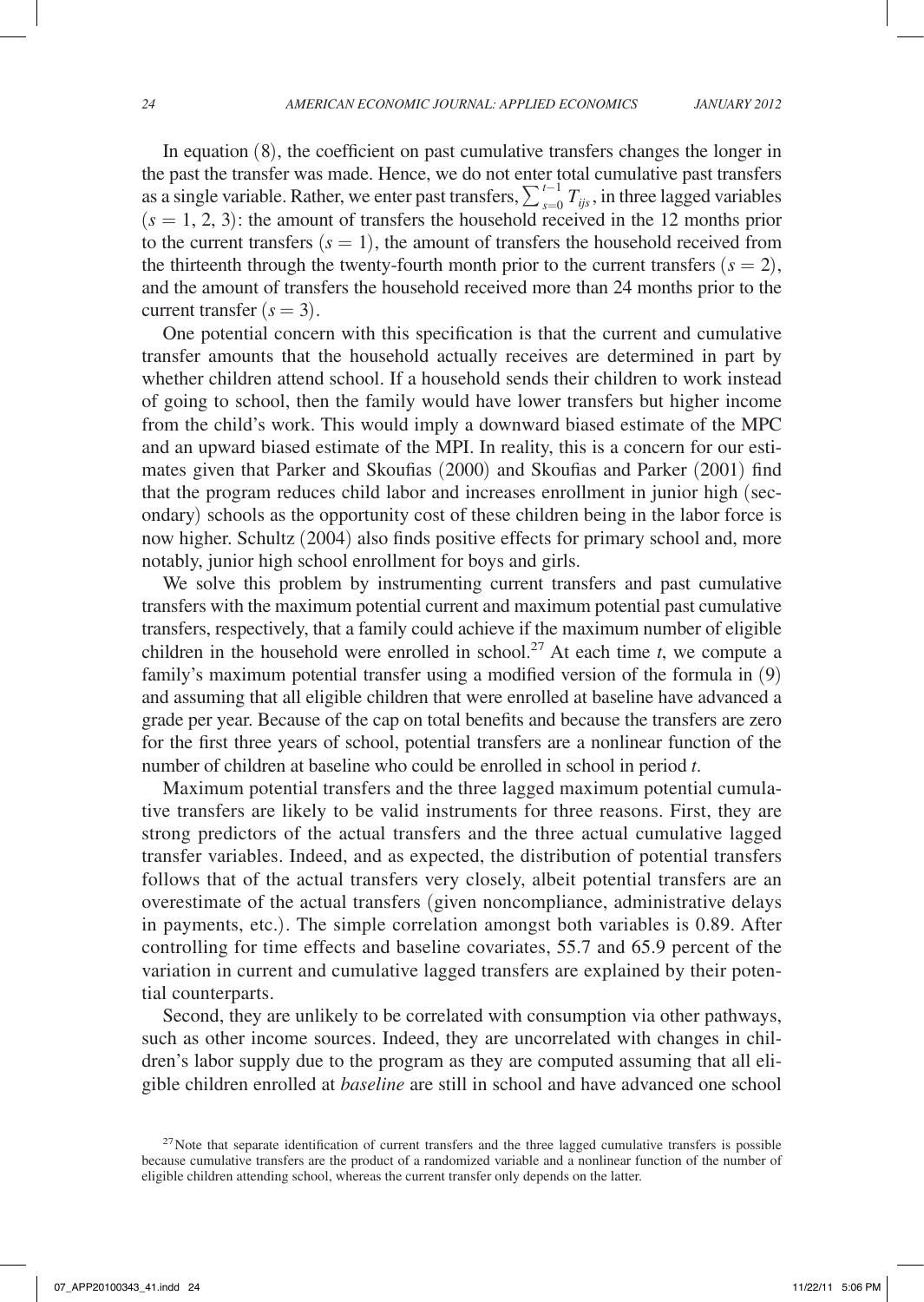grade per school year. Nonetheless, the transfers could also be taken in leisure by reducing adult labor supply, which would reduce household income and therefore household consumption. Everything else held constant, this would imply a downward biased estimate of the MPC. Parker and Skoufias (2000) show that there is no effect of the program on adult labor supply, and we can thus safely assume that the transfer variables are not correlated with other earned sources of income.

Regarding program impacts on unearned income, the crowding out effect of private transfers found in Albarran and Attanasio (2005) and discussed earlier, would suggest that our estimated MPC is underestimated. However, private transfers are unlikely to explain our results as the crowding out effects are small in size and, on average, approximately 7.3 percent of eligible households report receiving private transfers over the experimental period (fourth column in Table 6). This proportion doubles to 15.4 percent in November 2003 (see the fifth column in Table 5) suggesting that the crowding effects are not sustained over time.

Finally, there is no bias from omitted family demographic structure as we directly control for family structure in the regression models. In fact, maximum potential transfers are not strongly correlated with the number of children in the household because of the nonlinear allocation rule. Let's imagine the following extreme situations: a household with three girls in grade 2 of primary school, and a household with three girls in grade 2 of junior high school. Both households have three female children, but while the first household will receive no school transfers, the latter household will receive a large monthly transfer. In addition, families with four or more children in junior high school would receive the same transfer amount as the latter household because the cap on total benefits would be binding. Indeed, the data shows low correlations between transfers and the number of children under 17  $(r = 0.14)$ , or with the number of siblings 15–17 years old  $(r = 0.42)$ , 12–14 years old (*r* = 0.22), 6–11 years old (*r* = −0.12), and 0–5 years old (*r* = −0.10). Thus, we are able to explicitly control for household size and the number of children in the household in the empirical specification, which allows for identification of the potential transfer variable.

We measure human and physical capital endowments at baseline (1997) before treatment households start receiving transfers. Specifically, we control for head's and spouse's age, education, and ethnicity, as well as adult equivalent household size and composition. Note that the latter variables also adjust for any economies of scale in consumption. We also control for pre-intervention home ownership, dirt floor, electricity, the number of draft and production animals, and hectares of land in use. Finally, we control for wages and inputs prices using municipality dummies interacted with wave dummies.

## C. *Results*

We estimate equation (8) by two-stage least squares (2SLS) clustering the standard errors at the community level to control for the correlation of shocks within communities over time. The first column of Table 10 presents the 2SLS estimates of the MPC and the MIE. For the sake of comparison, we report OLS estimates in the second column, which, as expected, are substantially lower than their 2SLS counterparts.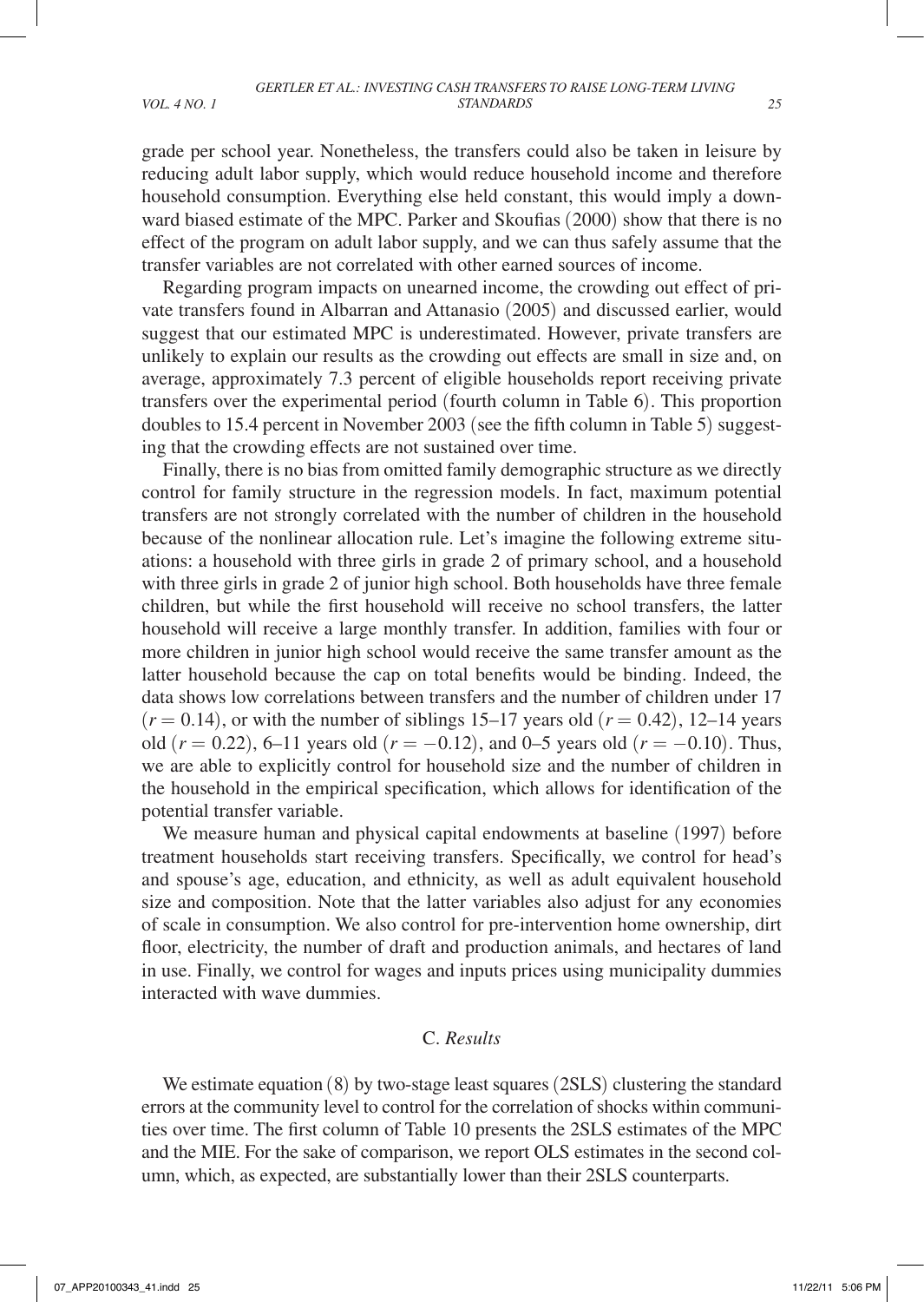|                                                                                 | Consumption<br>per capita<br>(2SLS) | Consumption<br>per capita<br>adult equivalent adult equivalent<br>(OLS) |
|---------------------------------------------------------------------------------|-------------------------------------|-------------------------------------------------------------------------|
| Actual current transfer (monthly per capita adult equivalent)—MPC               |                                     |                                                                         |
| Transfer amount (average MPC = $\phi$ )                                         | $0.740***$                          | $0.487***$                                                              |
|                                                                                 | (0.097)                             | (0.059)                                                                 |
| Past accumulated transfers (monthly per capita adult equivalent)-MIE            |                                     |                                                                         |
| Transfers accumlated 12 months before current transfer $(\rho_{11})$            | 0.003                               | 0.007                                                                   |
|                                                                                 | (0.011)                             | (0.006)                                                                 |
| Transfers accumlated 13–24 months before current transfer $(\rho_{12})$         | $0.018***$                          | $0.008*$                                                                |
|                                                                                 | (0.006)                             | (0.004)                                                                 |
| Transfers accumlated Mmore than 24 months before current transfer $(\rho_{13})$ | $0.016***$                          | $0.015***$                                                              |
|                                                                                 | (0.002)                             | (0.002)                                                                 |
| $p(\phi) = 1$                                                                   | 0.008                               | 0.000                                                                   |
| $p(\rho_{12} = \rho_{13})$                                                      | 0.805                               | 0.147                                                                   |
| Municipality, wave and municipality $\times$ wave dummies                       | Y                                   | Y                                                                       |
| <b>Observations</b>                                                             | 42,139                              | 42,139                                                                  |
| Mean monthly consumption per capita adult equivalent (control households)       | 164.778                             | 164.778                                                                 |
| Mean monthly actual transfer per capita adult equivalent                        | 31.136                              | 31.136                                                                  |

*Notes:* Standard errors clustered at the community level in parentheses. All regressions include the following set of controls: wave, municipality and wave  $\times$  municipality dummies, head's and spouse's age, age squared and baseline education dummies, head's ethnicity (language), baseline household size, dummies controlling for household demographics at baseline, baseline assets (number of draft and production animals, ha of land, farm size, home ownership, dirt floor and electricity), and baseline community characteristics (community organizations and distance to urban center). The excluded instruments in the 2SLS models are the monthly per capita adult equivalent  $(1 \text{ child} = 0.73 \text{ adults})$  potential transfers and the three lagged cumulative potential transfers. The first stages show significant effects of the excluded instruments on the endogeneous explanatory variables and are available in Table A10 (online Appendix). Consumption is expenditures expressed in per capita adult equivalent units, and includes home production. All values are expressed in October 1997 pesos. Data is available for the following rounds: October 1998, May 1999, November 2000, and November 2003. Outliers trimmed at the top and bottom 1 percent of the consumption and transfers distributions.

*\*\*\**Significant at the 1 percent level.

*\*\**Significant at the 5 percent level.

 *\**Significant at the 10 percent level.

We estimate the MPC to be 0.74, implying that approximately three-quarters of the transfers are directly consumed and one-quarter are invested. The estimated MPC is significantly different from 1 at conventional significance levels, as the test in the fifth row in Table 6 reports ( $p$ -value  $= 0.008$ ). We also tested, and could not reject ( *p*-value of 0.956), the hypothesis that the MPC is the same for all four rounds of the data used (results available upon request).

Note that our estimate of the MPC is consistent with other estimates in developing countries. For example, Musgrove (1979) estimates MPCs of 0.881 for urban Colombia, 0.896 for urban Ecuador, and, 0.776 for urban Peru; and Bhalla (1979) reports an MPC of 0.61 for rural India. Moreover, its value is relatively high, which is suggestive that beneficiaries are perceiving the program as a permanent—as opposed to transitory—source of income: Paxson (1992) reports MPCs out of permanent income from 0.56 to 0.84, and MPCs out of transitory income ranging from 0.17 to 0.27 for a sample of rice farmers in Thailand.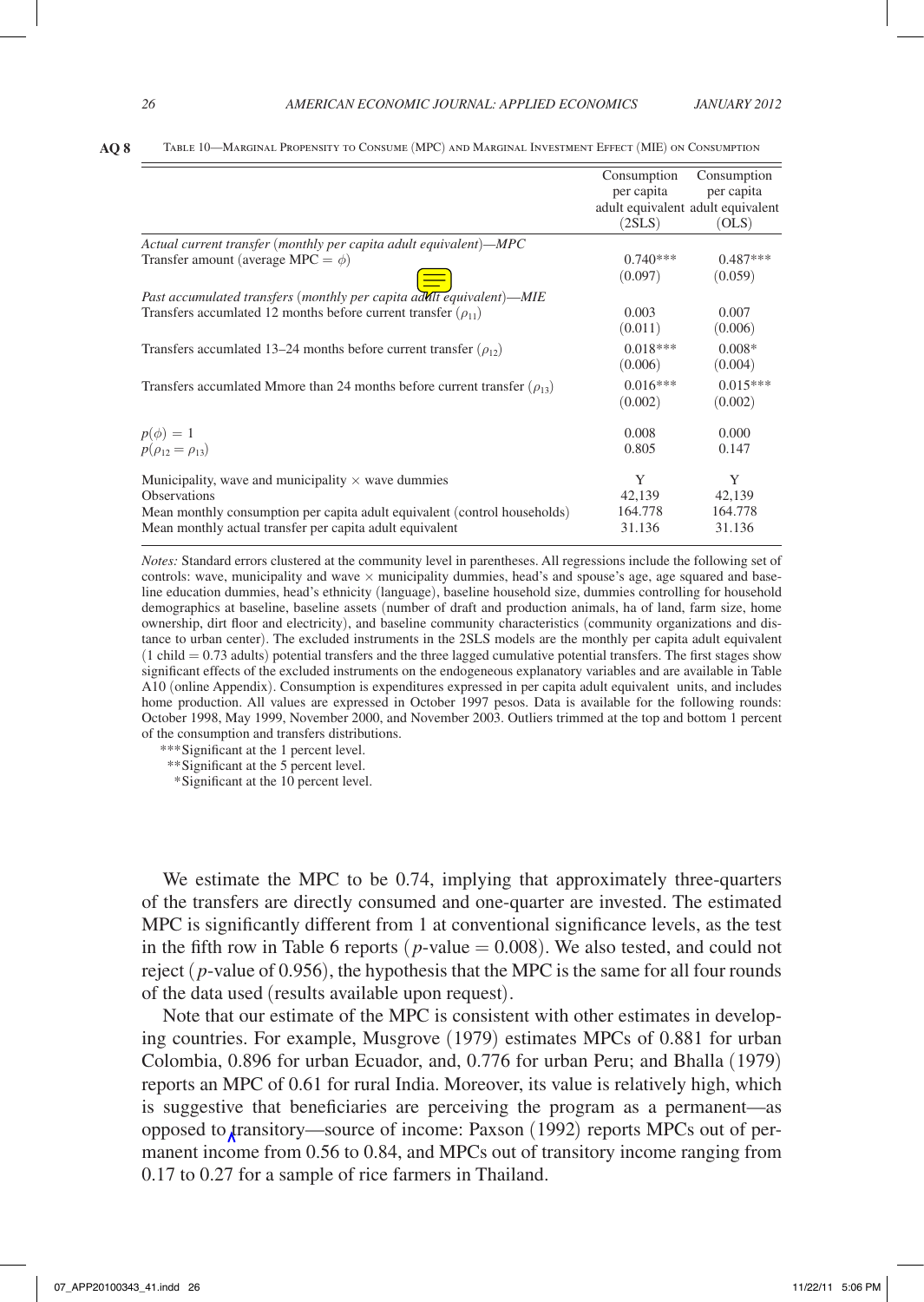The next three rows in Table 10 report the estimated coefficients on the three lagged cumulative transfer variables and are the estimates of the MIE. The first coefficient,  $\hat{\rho}_{11}$ , represents the effect on consumption from transfers made in the 12 months prior to the current transfer. This coefficient is small and not significantly different from zero. This is consistent with the notion that investments take time before they become productive. Indeed, investments made within the last 12 months do not seem to generate enough income to affect consumption. The second coefficient,  $\hat{\rho}_{12}$ , represents the effect on consumption of transfers made in the second 12-month period prior to the current transfers. This coefficient is positive and significantly different from zero. We estimate that for every peso transferred during this period, current consumption increased by 1.8 cents. The third coefficient represents the effect on consumption of transfers made in the period prior to 24 months before the current transfer period. This coefficient is positive and significantly different from zero, and implies that for every peso transferred during this period, current consumption increased by 1.6 cents. While this coefficient is slightly lower than the second lag, the two are not significantly different from one another, as reported in the sixth row of Table 10 ( $p$ -value = 0.805). This suggests at best a slight drop off in the MIE due to depreciation.

Using these estimates of MPC and MIE, we run a back-of-the-envelope calculation to predict the long-term effects of the cash transfers on living standards, simply multiplying the MIE by total cumulative transfers. By November 2003, after 51/2 years on the program, households in the treatment group had received a total of 2,624 pesos per capita, on average.<sup>28</sup> Using our more conservative estimate of the MIE of 0.016, this implies an increase in consumption of 41.9 pesos per capita per month through the investment pathway. This amounts to an approximately 21.8 percent increase in consumption. If these increases in consumption are, as argued here, derived from productive investments made by beneficiary households thanks to the cash transfers, then to the extent that the investments are long term, these increases in living standards are expected to be sustained over time even after the household is no longer receiving cash transfers from Oportunidades.

#### **VIII. Conclusions**

Conditional cash transfer programs such as Mexico's Oportunidades are designed to alleviate short-term poverty through cash while incentivizing families to invest in the human capital of the next generation. The positive benefits of this type of program are well established—including increased caloric intake, better health and nutrition, and higher school enrollment for children (see Fiszbein and Schady 2009 for a review). This increased human capital is expected to play an important role in breaking the cycle of poverty for younger generations. This paper shows that there are also more immediate implications of cash transfers for alleviating long-term poverty for the current generation of beneficiary households. Cash transfers appear to increase living standards permanently by facilitating investments in productive activities.

<sup>&</sup>lt;sup>28</sup> Author's calculations using transfer payments records.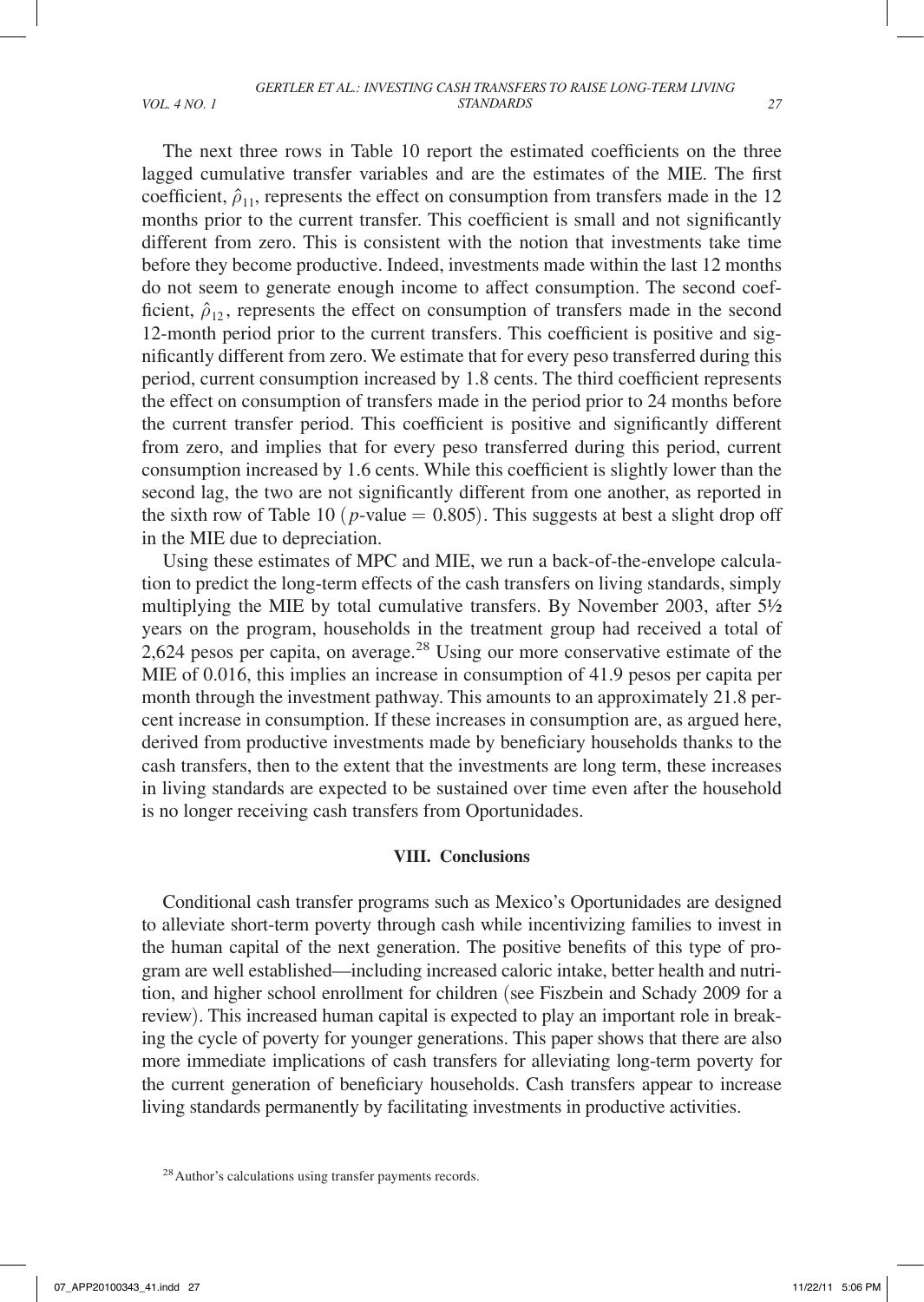Using data from a controlled randomized experiment, we provide evidence that beneficiaries invested part of their payments in productive activities and that these investments increased income streams. We also find that the stream of income generated from these investments is sustained over time, thereby raising long-term living standards as measured by consumption. Specifically, we find that four years after the control groups were incorporated into the program, consumption levels for the original treatment households were 5.6 percent higher than for the original control households. This result suggests that returns on investments made by treatment households in the initial 18-month experimental period did in fact translate into improvements in long-term living standards. As a result, if removed from the program, beneficiary households would most likely not revert to pre-program poverty levels. Given that households are granted a minimum of nine years of program benefits, the investment of Oportunidades cash transfers is likely to have a large and significant effect on raising long-term living standards.

#### REFERENCES

- **Aghion, Philippe, and Patrick Bolton.** 1997. "A Theory of Trickle-Down Growth and Development." *Review of Economic Studies*, 64(2): 151–72.
- **Albarran, Pedro, and Orazio P. Attanasio.** 2005. "Do Public Transfers Crowd out Private Transfers? Evidence from a Randomized Experiment in Mexico." In *Insurance Against Poverty*, ed. Stefan Dercon, 281–304. Oxford: Oxford University Press.
- **Angelucci, Manuela, and Orazio Attanasio.** 2009. "*Oportunidades*: Program Effect on Consumption, Low Participation, and Methodological Issues." *Economic Development and Cultural Change*, 57(3): 479–506.
- **Angelucci, Manuela, and Giacomo De Giorgi.** 2009. "Indirect Effects of an Aid Program: How Do Cash Transfers Affect Ineligibles' Consumption?" *American Economic Review*, 99(1): 486–508.
- **Attanasio, Orazio, and Alice Mesnard.** 2006. "The Impact of a Conditional Cash Transfer Programme on Consumption in Colombia." *Fiscal Studies*, 27(4): 421–42.
- **Attanasio, Orazio, Costas Meghir, and Ana Santiago.** Forthcoming. "Education Choices in Mexico: Using a Structural Model and a Randomized Experiment to Evaluate Progresa." *Review of Economic Studies***.**
- **Banerjee, Abhijit V.** 2004. "Contracting Constraints, Credit Markets, and Economic Development." In *Advances in Economics and Econometrics: Theory and Applications*, *Eighth World Congress*, Vol. 3, ed. Mathias Dewatripont, Lars Peter Hansen, and Stephen J. Turnovsky, 1–46. Cambridge, UK: Cambridge University Press.
- **Banerjee, Abhijit V., and Andrew F. Newman.** 1993. "Occupational Choice and the Process of Development." *Journal of Political Economy*, 101(2): 274–98.
- **Behrman, Jere R., and Petra E. Todd.** 1999. "Randomness in the Experimental Samples of PRO-GRESA." International Food Policy Research Institute (IFPRI) Report. Washington DC, March.
- **Bhalla, Surjit S.** 1979. "Measurement Errors and the Permanent Income Hypothesis: Evidence from Rural India." *American Economic Review*, 69(3): 295–307.
- **Di Maro, Vincenzo.** 2004. "Evaluation of the Impact of PROGRESA on Nutrition: Theory, Econometric Methods and an Approach to Deriving Individual Welfare Findings from Household Data." www.vincenzodimaro.it/pdf/progresa\_fcons\_dimaro.pdf.
- **Fernald, Lia C. H., Paul J. Gertler, and Xiaohui Hou.** 2008. "Cash Component of Conditional Cash Transfer Program Is Associated with Higher Body Mass Index and Blood Pressure in Adults." *Journal of Nutrition*, 138(11): 2250–57.
- **Fiszbein, Ariel, and Norbert Schady.** 2009. *Conditional Cash Transfers: Reducing Present and Future Poverty*. Washington DC: The World Bank.
- **Friedman, Milton.** 1957. *A Theory of the Consumption Function*. Princeton: Princeton University Press.
- **Gertler, Paul J., and Simone Boyce.** 2001. "An Experiment in Incentive-Based Welfare: The Impact of PROGRESA on Health in Mexico." http://faculty.haas.berkeley.edu/gertler/working\_papers/PRO-GRESA%204-01.pdf.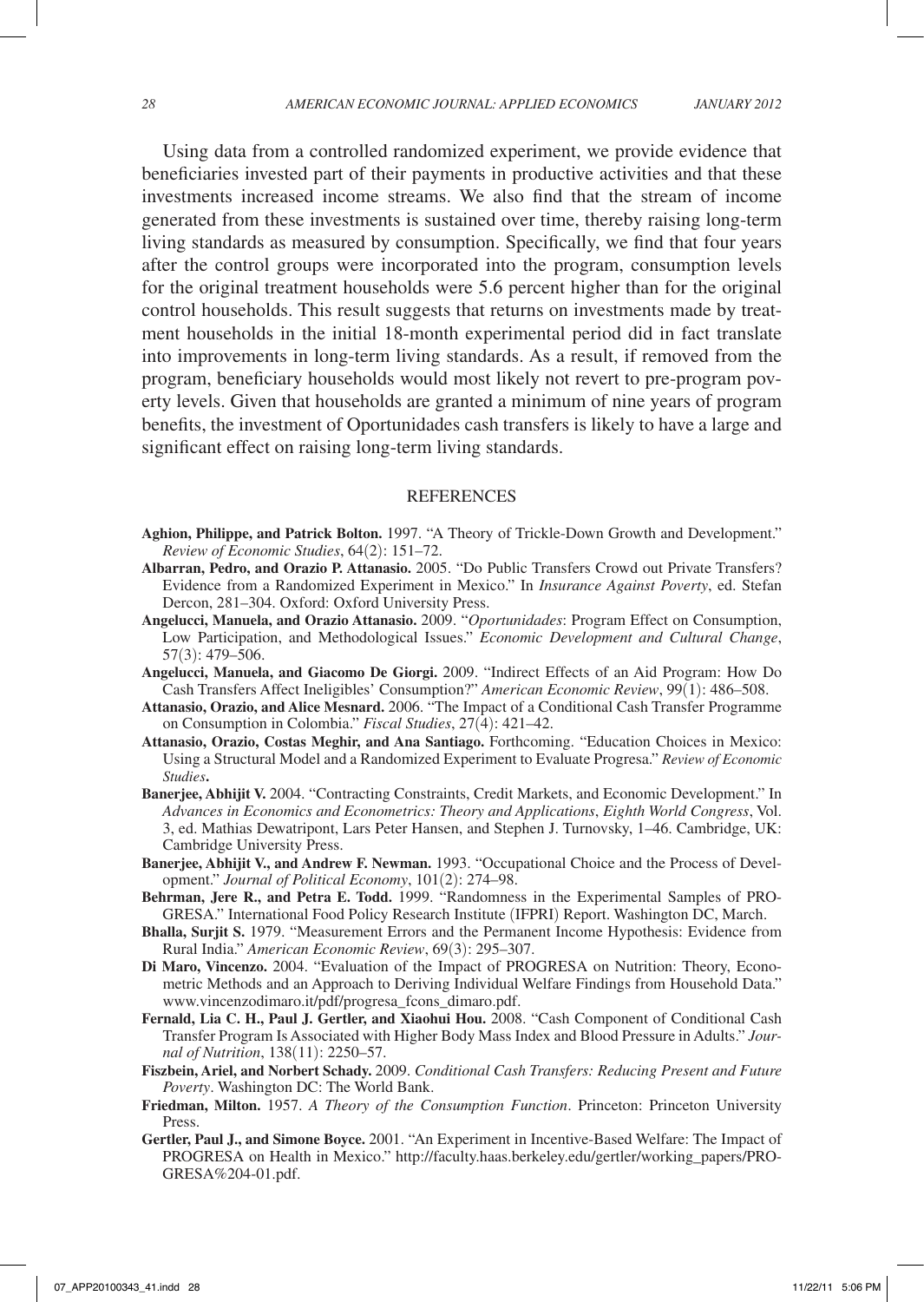- **Gertler, Paul J., Sebastian W. Martinez, and Marta Rubio-Codina.** 2012. "Investing Cash Transfers to Raise Long-Term Living Standards: Dataset." *American Economic Journal: Applied Economics.*  http://dx.doi.org/10.1257/app.4.1.XX.
- **Hall, Robert E.** 1978. "Stochastic Implications of the Life Cycle-Permanent Income Hypothesis: Theory and Evidence." *Journal of Political Economy*, 86(6): 971–87.
- **Hoddinott, John, and Emmanuel Skoufias.** 2004. "The Impact of PROGRESA on Food Consumption." *Economic Development and Cultural Change*, 53(1): 37–61.
- **Lindh, Thomas, and Henry Ohlsson.** 1998. "Self-Employment and Wealth Inequality." *Review of Income and Wealth*, 44(1): 25–42.
- **Lloyd-Ellis, Huw, and Dan Bernhardt.** 2000. "Enterprise, Inequality and Economic Development." *Review of Economic Studies*, 67(1): 147–68.
- **McKenzie, David J., and Christopher Woodruff.** 2006. "Do Entry Costs Provide an Empirical Basis for Poverty Traps? Evidence from Mexican Microenterprises." *Economic Development and Cultural Change*, 55(1): 3–42.
- **Musgrove, Philip.** 1979. "Permanent Household Income and Consumption in Urban South America." *American Economic Review*, 69(3): 355–68.
- **Oportunidades.** 2003. "Reglas de Operación 2003." http://www.oportunidades.gob.mx/Portal/work/ sites/web/resources/ArchivoContent/524/Reglas\_operacion\_2003.pdf.
- **Oportunidades.** 2011. http://www.oportunidades.gob.mx/Portal/wb/Web/poblacion\_objetivo\_y\_montos\_asignados\_para\_el\_ejer. **AQ 9**
	- **Parker, Susan W., and Emmanuel Skoufias.** 2000. "The Impact of PROGRESA on Work, Leisure, and Time Allocation." International Food Policy Research Institute (IFPRI) Report. Washington DC, October.
	- **Paxson, Christina H.** 1992. "Using Weather Variability to Estimate the Response of Savings to Transitory Income in Thailand." *American Economic Review*, 82(1): 15–33.
	- **Ravallion, Martin, and Shaohua Chen.** 2005. "Hidden Impact? Household Saving in Response to a Poor-Area Development Project." *Journal of Public Economics*, 89(11–12): 2183–2204.
	- **Sadoulet, Elisabeth, Alain de Janvry, and Benjamin Davis.** 2001. "Cash Transfer Programs with Income Multipliers: PROCAMPO in Mexico." *World Development*, 29(6): 1043–56.
	- **Schultz, T. Paul.** 2004. "School Subsidies for the Poor: Evaluating the Mexican Progresa Poverty Program." *Journal of Development Economics*, 74(1): 199–250.
	- **Skoufias, Emmanuel, Benjamin Davis, and Sergio de la Vega.** 2001. "Targeting the Poor in Mexico: An Evaluation of the Selection of Households into PROGRESA." *World Development*, 29(10): 1769–84.
	- **Skoufias, Emmanuel, and Susan W. Parker.** 2001. "Conditional Cash Transfers and Their Impact on Child Work and Schooling: Evidence from the PROGRESA Program in Mexico." *Economia*, 2(1): 45–86.
	- **Stecklov, Guy, Paul Winters, Jessica Todd, and Ferdinando Regalia.** 2007. "Unintended Effects of Poverty Programmes on Childbearing in Less Developed Countries: Experimental Evidence from Latin America." *Population Studies*, 61(2): 125–40.
	- **Woodruff, Christopher, and Rene Zenteno.** 2007. "Migration Networks and Microenterprises in Mexico." *Journal of Development Economics*, 82(2): 509–28.
	- **Yang, Dean.** 2008. "International Migration, Remittances and Household Investment: Evidence from Philippine Migrants' Exchange Rate Shocks." *Economic Journal*, 118(528): 591–630.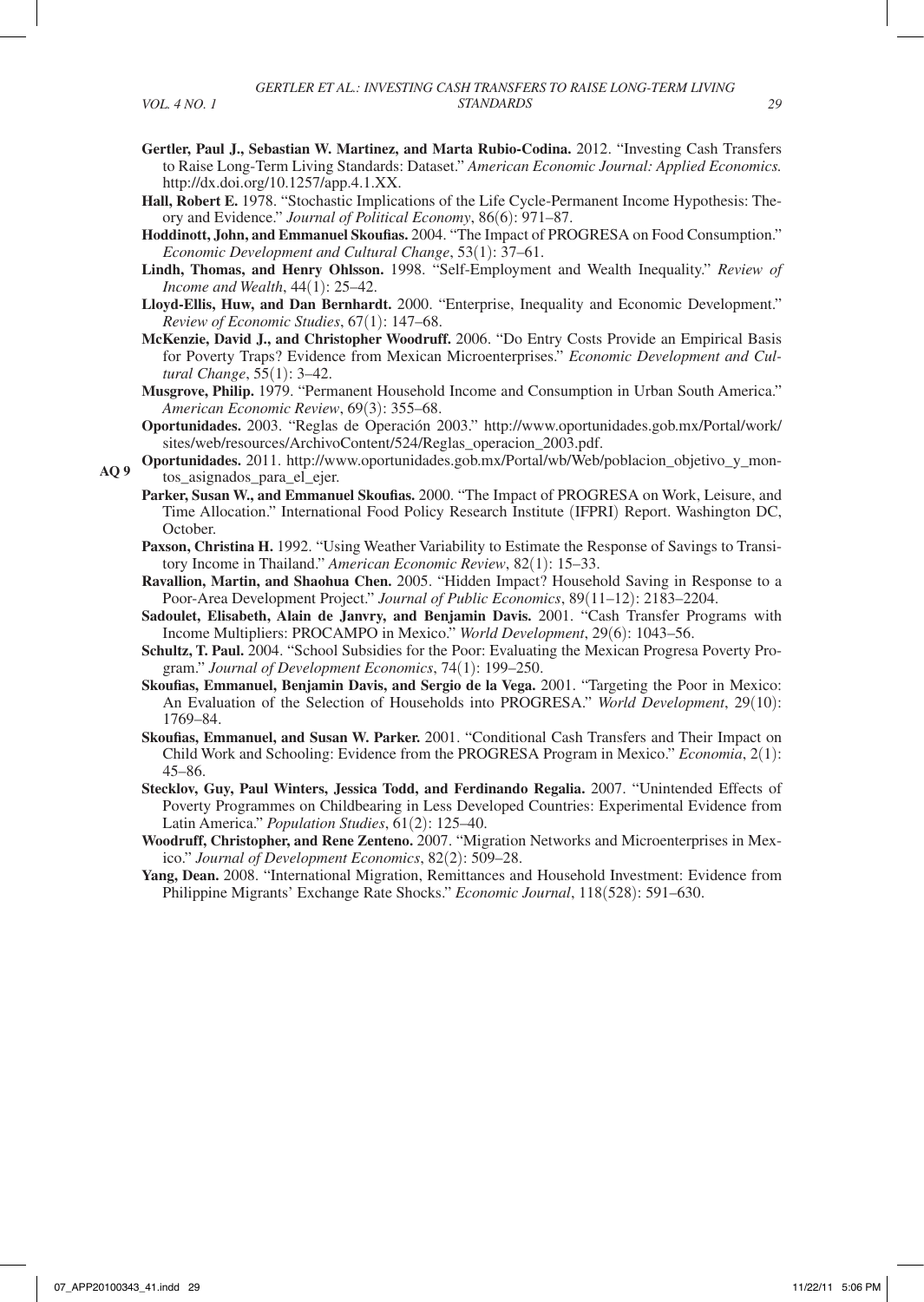# *AUTHOR QUERIES 30*

**PLEASE ANSWER ALL AUTHOR QUERIES (numbered with "AQ" in the margin of the page). Please disregard all Editor Queries (numbered with "EQ" in the margins). They are reminders for the editorial staff.**

| AQ# | <b>Question</b>                                                                                                                                          | <b>Response</b> |
|-----|----------------------------------------------------------------------------------------------------------------------------------------------------------|-----------------|
| 1.  | I could not find an instance where<br>Oportunidades was all-capitalized so I<br>have changed throughout. Is this ok.                                     |                 |
| 2.  | Can we change to long-term increases<br>in consumption?                                                                                                  |                 |
| 3.  | Please provide shorter version of title<br>for use as running head $-63$ characters<br>max, which includes author last names<br>and spaces.              |                 |
| 4.  | I added the first name of President Fox.                                                                                                                 |                 |
| 5.  | Please cite and reference all data used<br>in this paper. See the attached sample<br>references for examples of how to do<br>that.                       |                 |
| 6.  | Top and top and bottom?                                                                                                                                  |                 |
| 7.  | Changed to clusters from clustering. Is<br>this ok?                                                                                                      |                 |
| 8.  | Please indicate if coefficients in Table<br>10 should be $\hat{\rho}$ 11, $\hat{\rho}$ 12, $\hat{\rho}$ 13 instead q<br>$\rho$ 11, $\rho$ 12, $\rho$ 13. |                 |
| 9.  | Please specify what kind of document<br>this is.                                                                                                         |                 |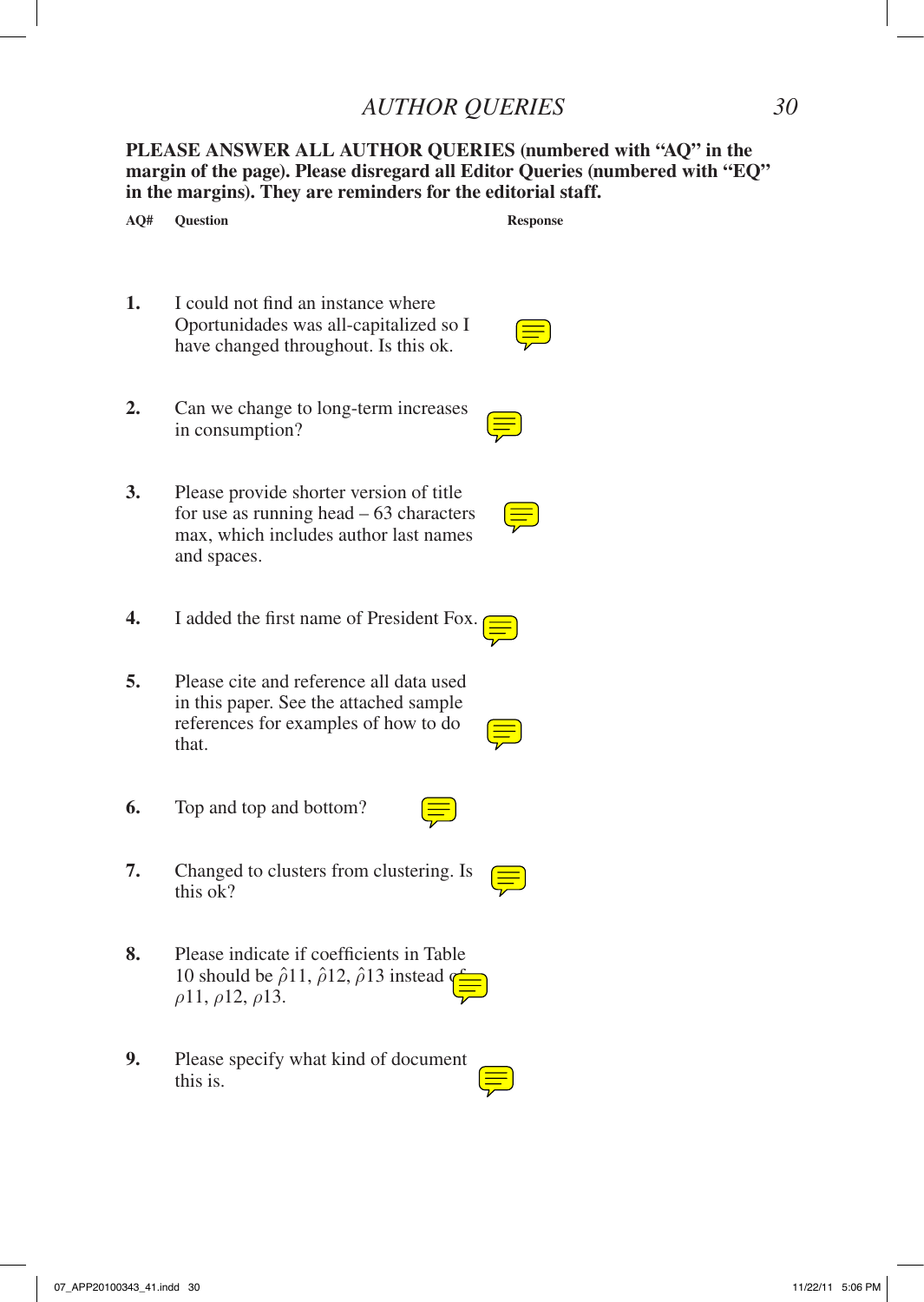# **Data**

When citing datasets, please include the author name or the name of the provider hosting the data, the year the data were collected or posted, the name or title of the dataset, the name of the database if applicable, and any other information necessary for one to retrieve the data. Please include the date accessed in parentheses at the end.

*Example 1:* **Bureau of Labor Statistics.** 2000-2010. "Current Employment Statistics: Colorado, Total Nonfarm, Seasonally adjusted - SMS08000000000000001" United States Department of Labor. http://data.bls.gov/cgi-bin/surveymost?sm+08 (accessed February 9, 2011).

*Example 2:* **Leiss, Amelia.** 1999. "Arms Transfers to Developing Countries, 1945- 1968." Inter-university Consortium for Political and Social Research, Ann Arbor, MI. ICPSR05404-v1. doi:10.3886/ICPSR05404 (accessed February 8, 2011).

For references to data specifically associated with a published paper, please include the author name(s), year, paper title: the words "dataset." Journal name. location of the data.

*Example 3:* **Romer, Christina D., and David H. Romer.** 2010. "The Marcoeconomic Effects of Tax Changes: Estimates Based on a New Measure of Fiscal Shocks: Dataset. *American Economic Review.* http://www.aeaweb.org/articles. php?doi=10.1257/aer.100.3.763.